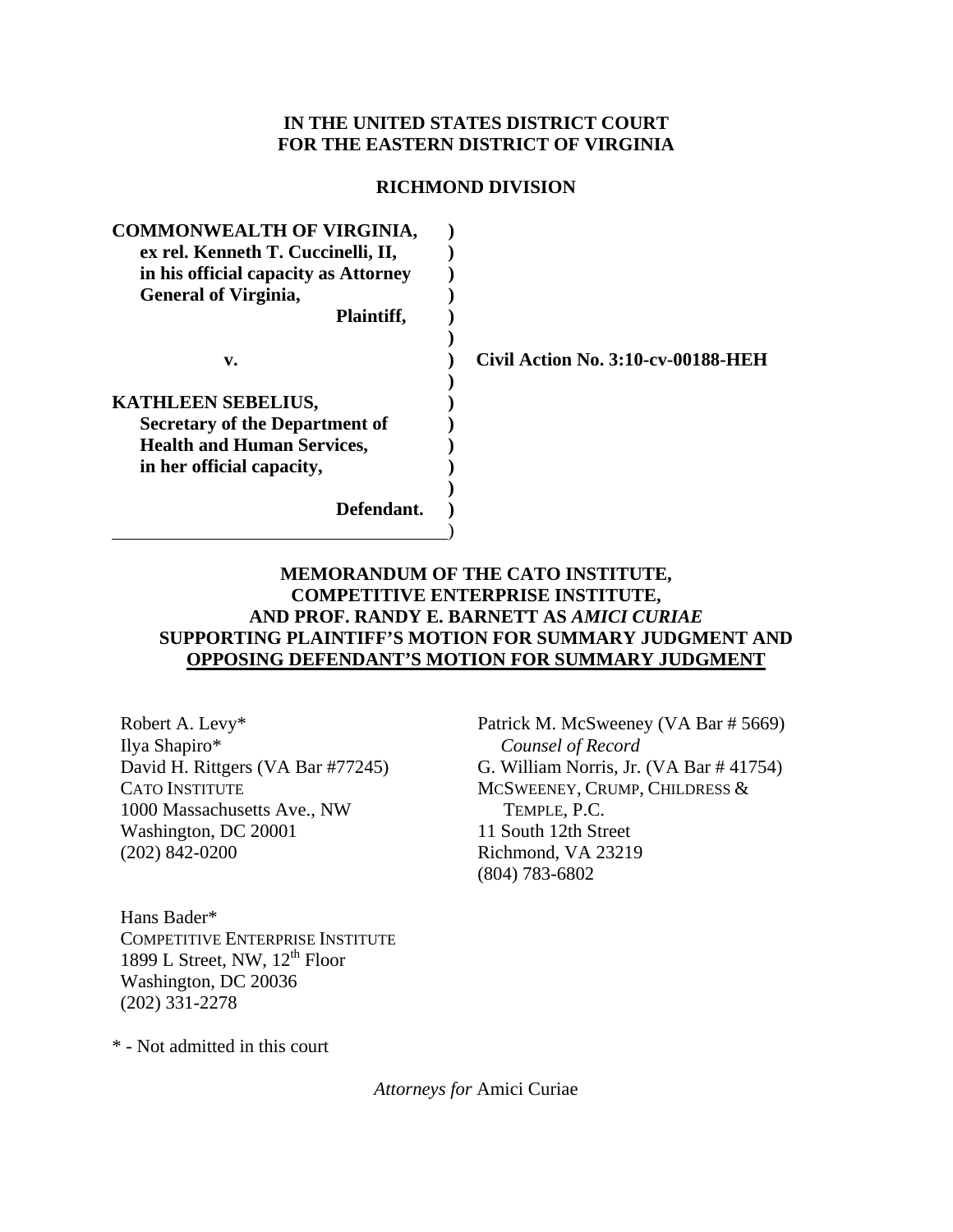#### **CORPORATE & FINANCIAL DISCLOSURE STATEMENTS**

 Pursuant to Local Rule 7.1 of the Eastern District of Virginia and to enable Judges and Magistrate Judges to evaluate possible disqualifications or recusal, the undersigned counsel for the Cato Institute and the Competitive Enterprise Institute in the above captioned action, certify that there are no parents, trusts, subsidiaries and/or affiliates of Cato or CEI that have issued shares or debt securities to the public.

Pursuant to Fourth Circuit Local Rule 26.1, the Cato Institute and CEI each declare that they are nonprofit public policy research foundations dedicated in part to the defense of constitutional liberties secured by law. Cato and CEI each state that they have no parent corporation. CEI issues no stock, while Cato has issued a handful of shares that are privately held by its directors. No publicly held corporation has a direct financial interest in the outcome of this litigation due to the participation of Cato or CEI.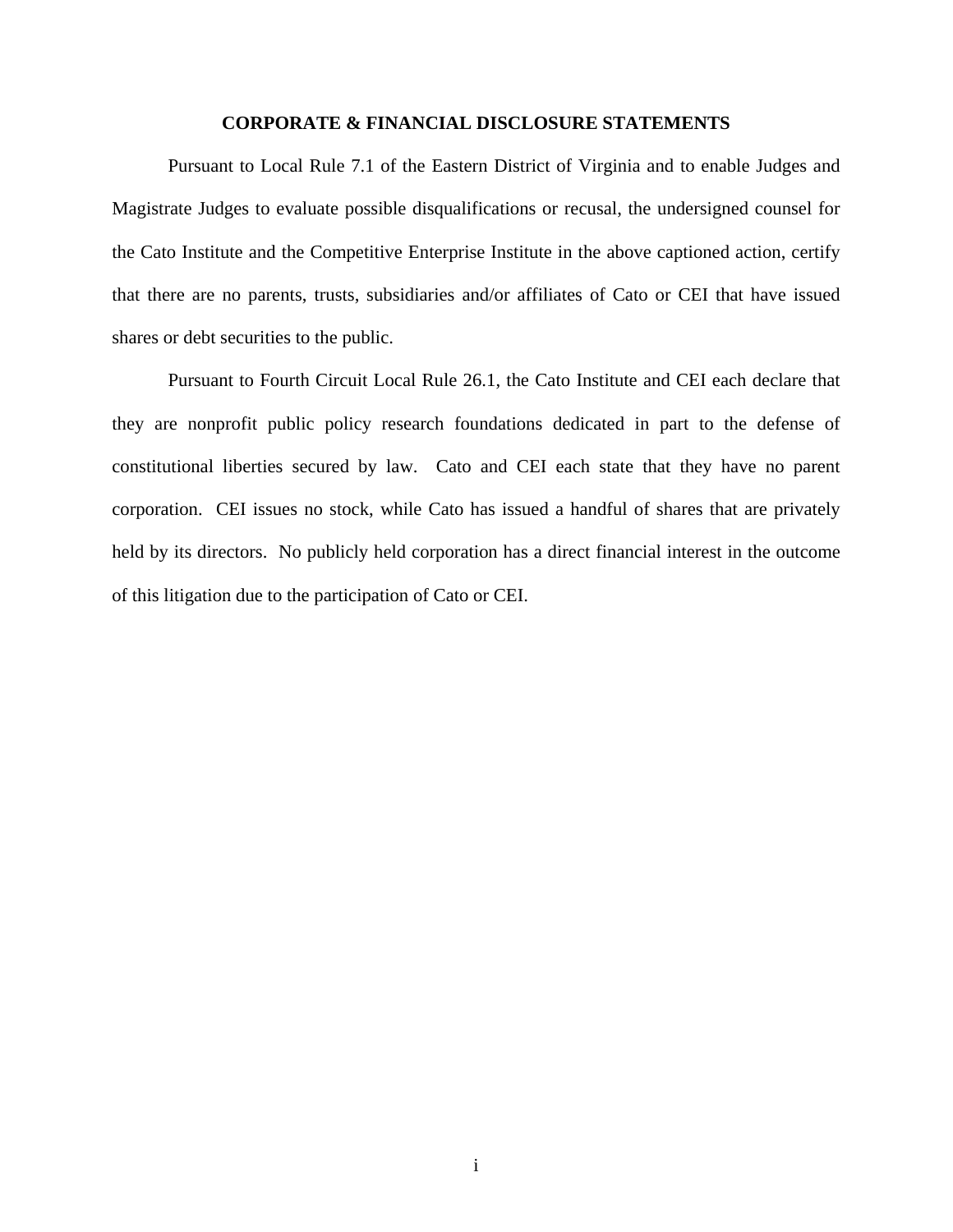# **TABLE OF CONTENTS**

| $\mathbf{I}$ . | The Mandate is Unconstitutional According to the "Substantial Effects Doctrine" That<br>Defines the Scope of the Necessary and Proper Clause in the Context of the Commerce |
|----------------|-----------------------------------------------------------------------------------------------------------------------------------------------------------------------------|
| II.            | Congress's Taxing Power Does Not Provide a Constitutional Warrant for the Individual                                                                                        |
| III.           | The Individual Mandate Constitutes a "Commandeering of the People" That Is Not                                                                                              |
|                |                                                                                                                                                                             |
|                |                                                                                                                                                                             |
|                |                                                                                                                                                                             |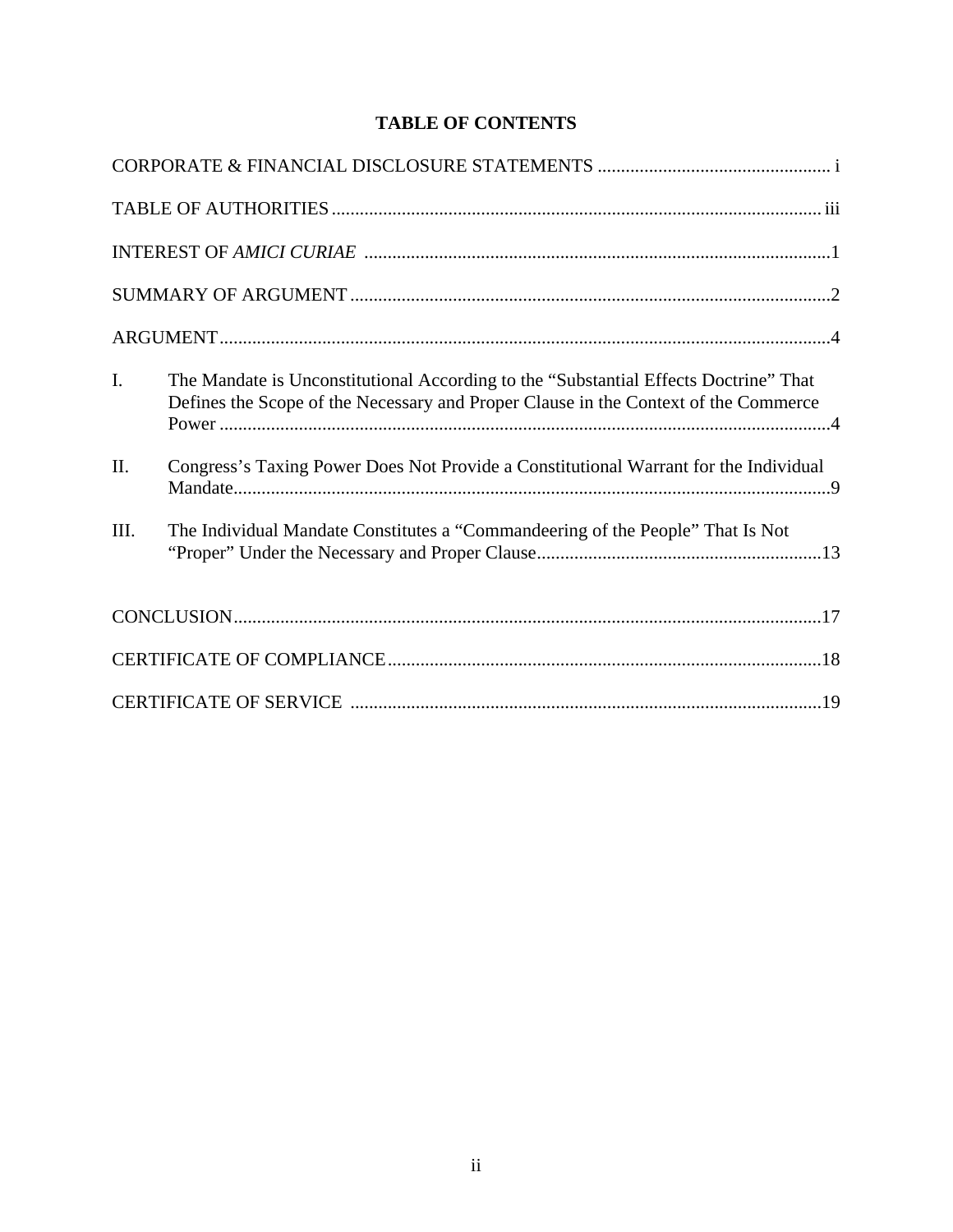# **TABLE OF AUTHORITIES**

## **Constitutional Provisions**

## **Cases**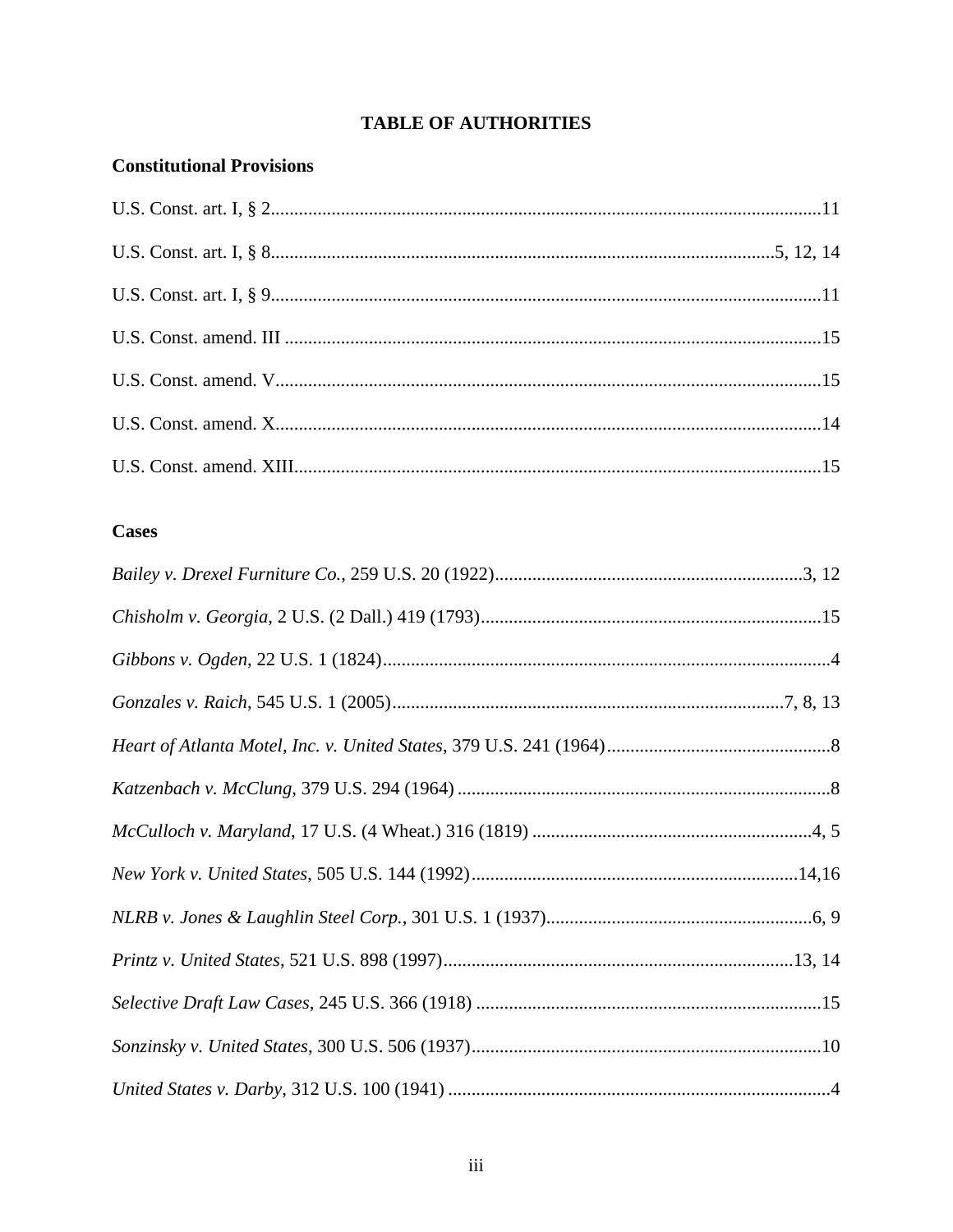| United States v. Reorganized CF&I Refabricators of Utah, Inc., 518 U.S. 213 (1996)11 |  |
|--------------------------------------------------------------------------------------|--|
|                                                                                      |  |
|                                                                                      |  |
|                                                                                      |  |

## **Statutes**

Patient Protection and Affordable Care Act, Pub. L. No. 111-148, 124 Stat. 119 (2010):

| 89001-17 |
|----------|

## **Other Authorities**

| Randy E. Barnett, Commandeering the People: Why the Individual Health Insurance Mandate is<br>Unconstitutional, N.Y.U. J.L.L. (forthcoming), available at                                |  |
|------------------------------------------------------------------------------------------------------------------------------------------------------------------------------------------|--|
|                                                                                                                                                                                          |  |
| J. Randy Beck, The New Jurisprudence of the Necessary and Proper Clause, 2002 U. Ill. L. Rev.                                                                                            |  |
| Cong. Budget Office, The Budgetary Treatment of an Individual Mandate to Buy Health<br>$Insurance (1994) \dots 2$                                                                        |  |
| Alexander Hamilton, Opinion on the Constitutionality of a National Bank (February 23, 1791),<br>in Legislative and Documentary History of the Bank of the United States 98 (H. St. Clair |  |
| Ilya Shapiro, State Suits Against Health Reform Are Well Grounded In Law—And Pose Serious                                                                                                |  |
| George Stephanopoulos, <i>Obama: Mandate is Not a Tax</i> , ABC News, Sept. 20, 2009,<br>http://blogs.abcnews.com/george/2009/09/obama-mandate-is-not-a-tax.html11                       |  |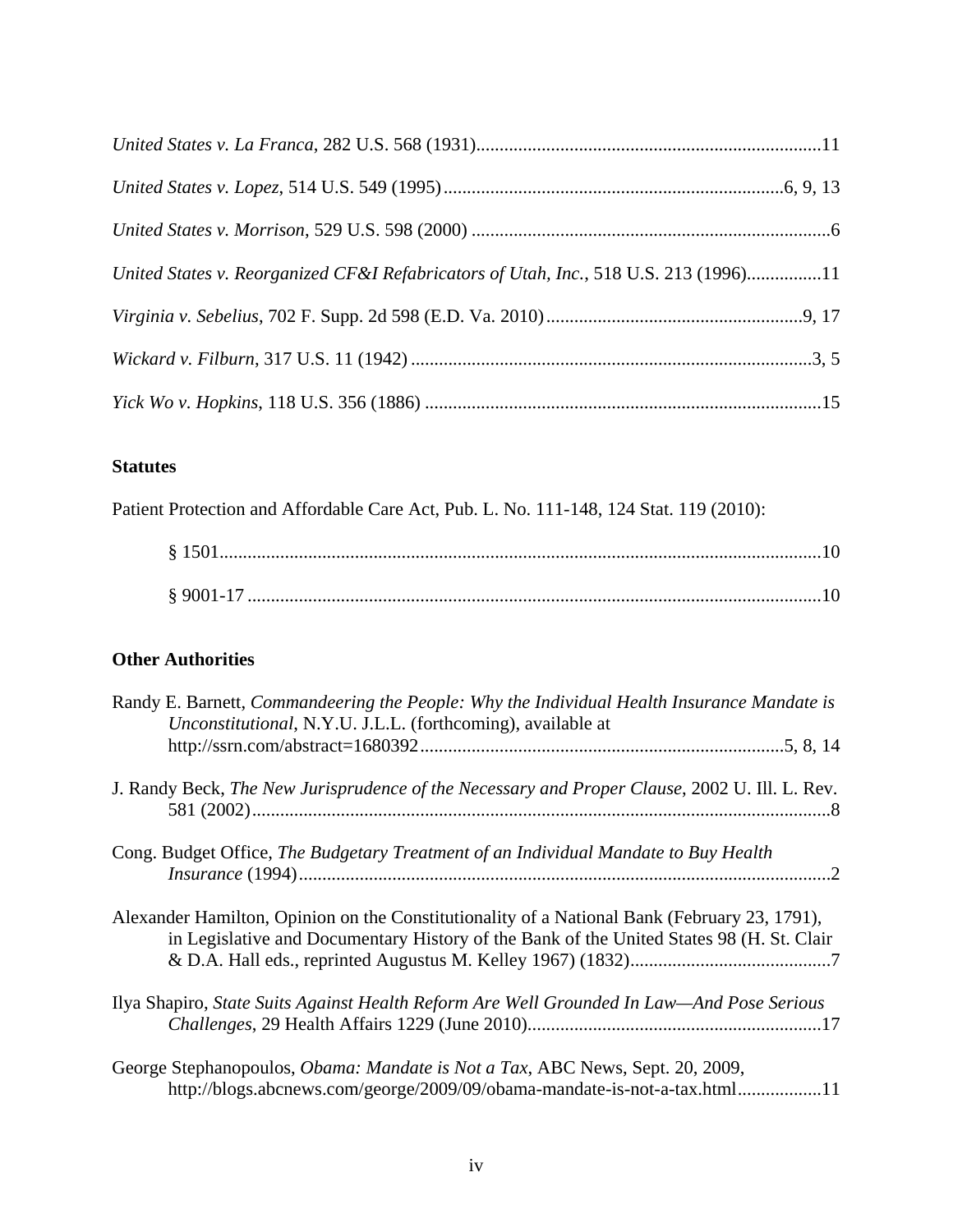| John Marshall's Defense of McCulloch v. Maryland (Gerald Gunter ed., Stanford University                                                                                        |
|---------------------------------------------------------------------------------------------------------------------------------------------------------------------------------|
| Mem. for the Cato Institute et al. as <i>Amici Curiae</i> in Supp. of Pl's. Opp'n to Mot. to Dismiss,<br>Virginia v. Sebelius, No. 3:10-cv-00188-HEH (E.D. Va. Jun. 17, 2010)10 |
| Steven J. Willis & Nakku Chung, Constitutional Decapitation and Healthcare, 128 Tax Notes                                                                                       |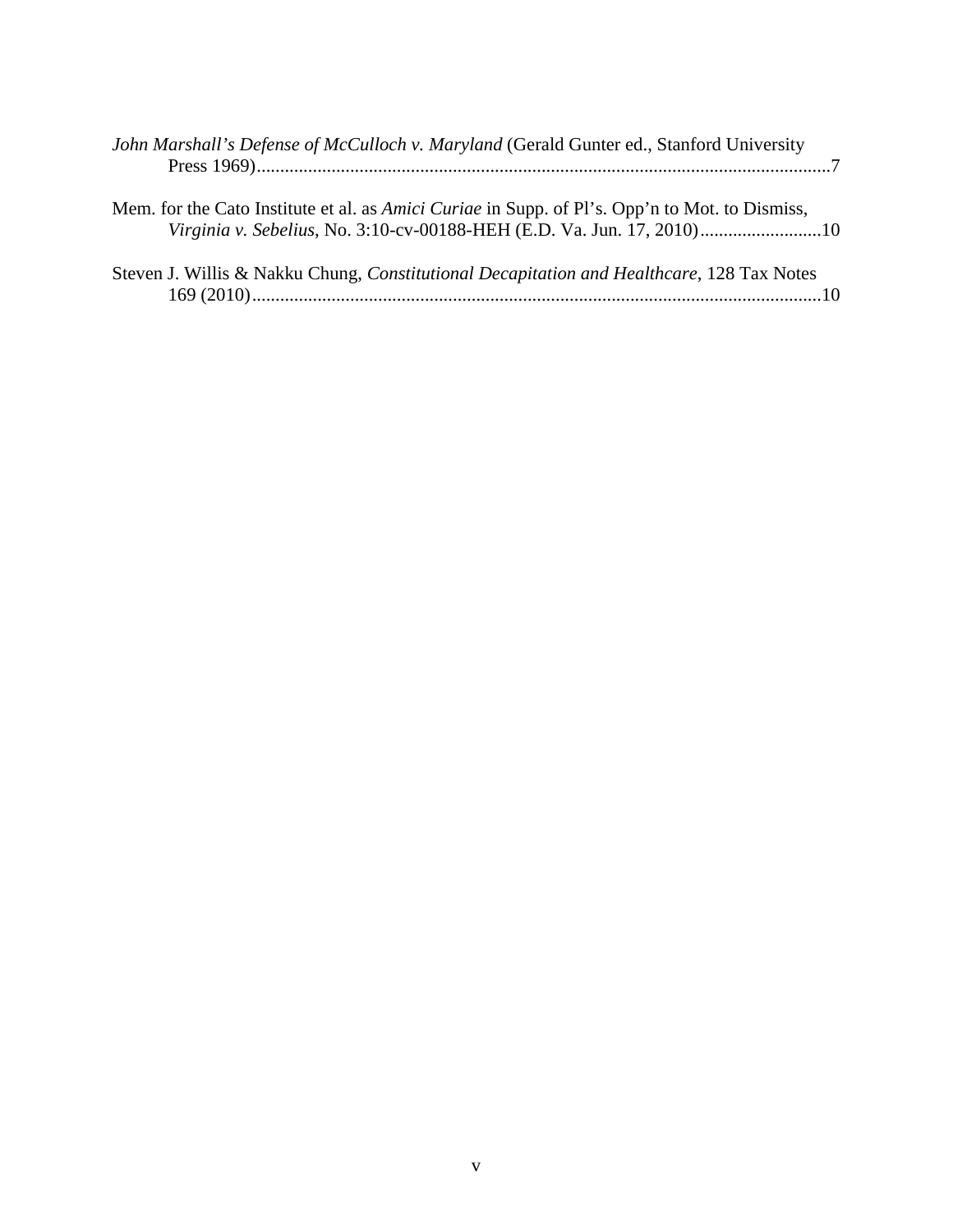### **INTEREST OF** *AMICI CURIAE***[1](#page-6-0)**

 The Cato Institute was established in 1977 as a nonpartisan public policy research foundation dedicated to advancing the principles of individual liberty, free markets, and limited government. Cato's Center for Constitutional Studies was established in 1989 to promote the principles of limited constitutional government that are the foundation of liberty. Toward those ends, Cato publishes books and studies, conducts conferences, and publishes the annual *Cato Supreme Court Review*. It also files amicus briefs with the courts, including in cases focusing on the Commerce Clause and the Necessary and Proper Clause such as *United States v. Morrison*, 529 U.S. 598 (2000), *Gonzales v. Raich*, 545 U.S. 1 (2005), and *United States v. Comstock*, 130 S. Ct. 1949 (2010). The present case centrally concerns Cato because it represents the federal government's most egregious attempt to exceed its constitutional powers.

 The Competitive Enterprise Institute is a public interest group founded in 1984 and dedicated to free enterprise, limited government, and civil liberties. It studies and publishes on a wide range of regulatory issues, including those involving health and safety, drugs, biotechnology, and medical innovation—as well as the regulation of insurance markets. CEI attorneys have argued or participated as *amicus curiae* in numerous constitutional cases before the Supreme Court and other federal courts. Senior Attorney Hans Bader was also co-counsel in *Morrison*, the last Supreme Court decision to strike down a law as beyond Congress's Commerce Clause powers.

Randy E. Barnett is the Carmack Waterhouse Professor of Legal Theory at the Georgetown University Law Center. Prof. Barnett has taught constitutional law, contracts, and

 $\overline{a}$ 

<span id="page-6-0"></span><sup>&</sup>lt;sup>1</sup> This *amici curiae* brief is filed upon motion for leave to file. The Plaintiff has consented to the participation of movants as *amici* in this case. The Defendant, when contacted through counsel, stated that she takes no position on movants' motion for leave.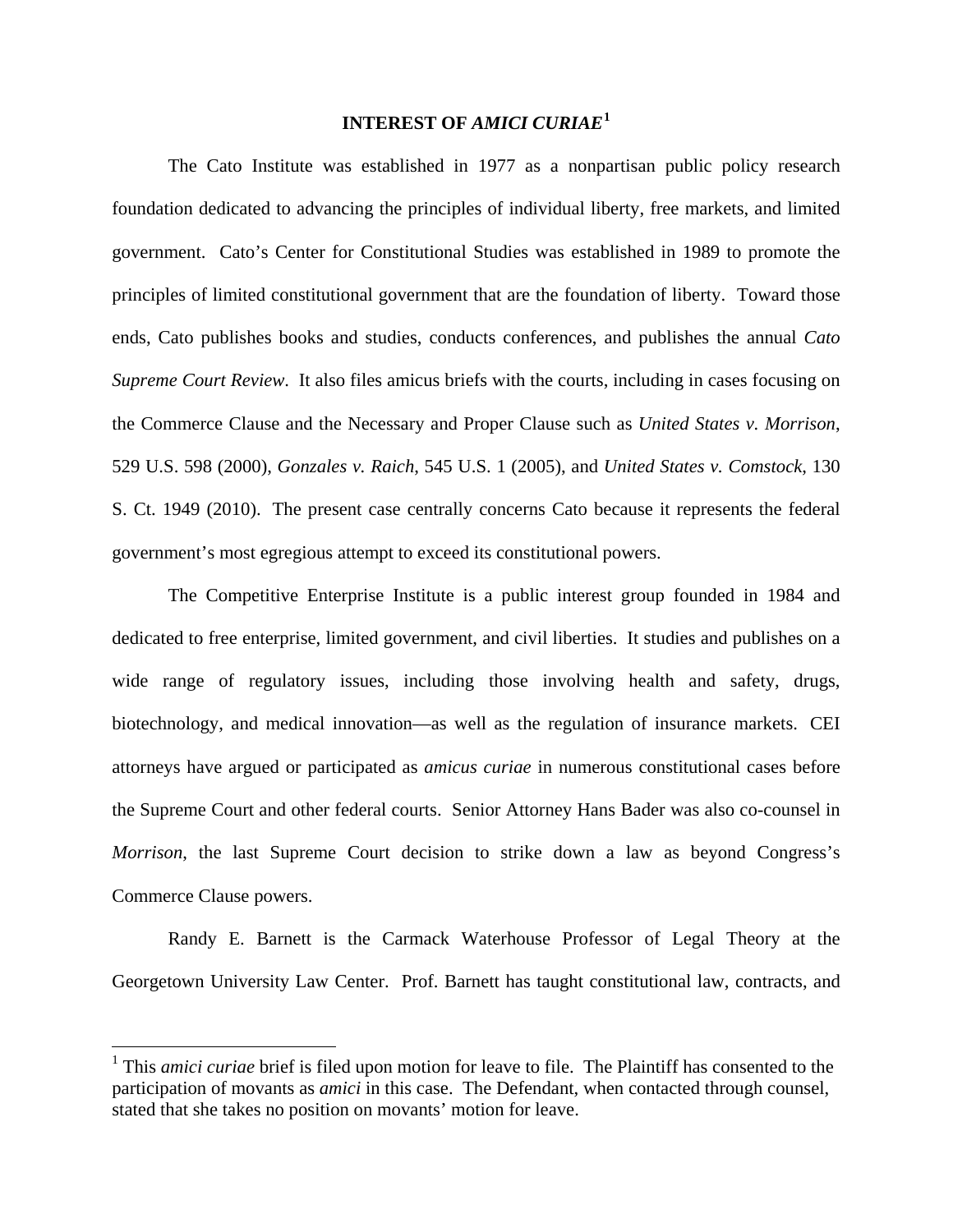criminal law, among other subjects, and has published more than 90 articles and reviews, as well as eight books. His book, *Restoring the Lost Constitution: The Presumption of Liberty* (Princeton, 2004), and other scholarship concerns the original meaning of the Commerce and Necessary and Proper Clauses and their relationship to the powers enumerated in the Constitution. His constitutional law casebook, *Constitutional Law: Cases in Context* (Aspen 2008), is widely used in law schools throughout the country. In 2004 he argued *Gonzales v. Raich* in the Supreme Court. In 2008, he was awarded a Guggenheim Fellowship in Constitutional Studies.

#### **SUMMARY OF ARGUMENT**

This memorandum incorporates by reference the memorandum *amici* filed supporting Virginia's opposition to the Secretary's motion to dismiss. The briefing at that stage of the litigation, coupled with the memoranda filed by Virginia on the instant cross-motions for summary judgment, more than adequately conveys our concerns regarding the federal government's having exceeded its constitutional powers in enacting the individual mandate. Put simply, neither the Commerce Clause (alone or as executed via the Necessary and Proper Clause) nor the taxing power, nor any other provision the Secretary—or anyone—has been able to identify provides a constitutional warrant for an "economic mandate" of the kind contemplated here.

As stated previously, "The government has never required people to buy any good or service as a condition of lawful residence in the United States." Cong. Budget Office, *The Budgetary Treatment of an Individual Mandate to Buy Health Insurance* 1 (1994). Nor has it ever said that every man and woman faces a civil penalty for declining to participate in the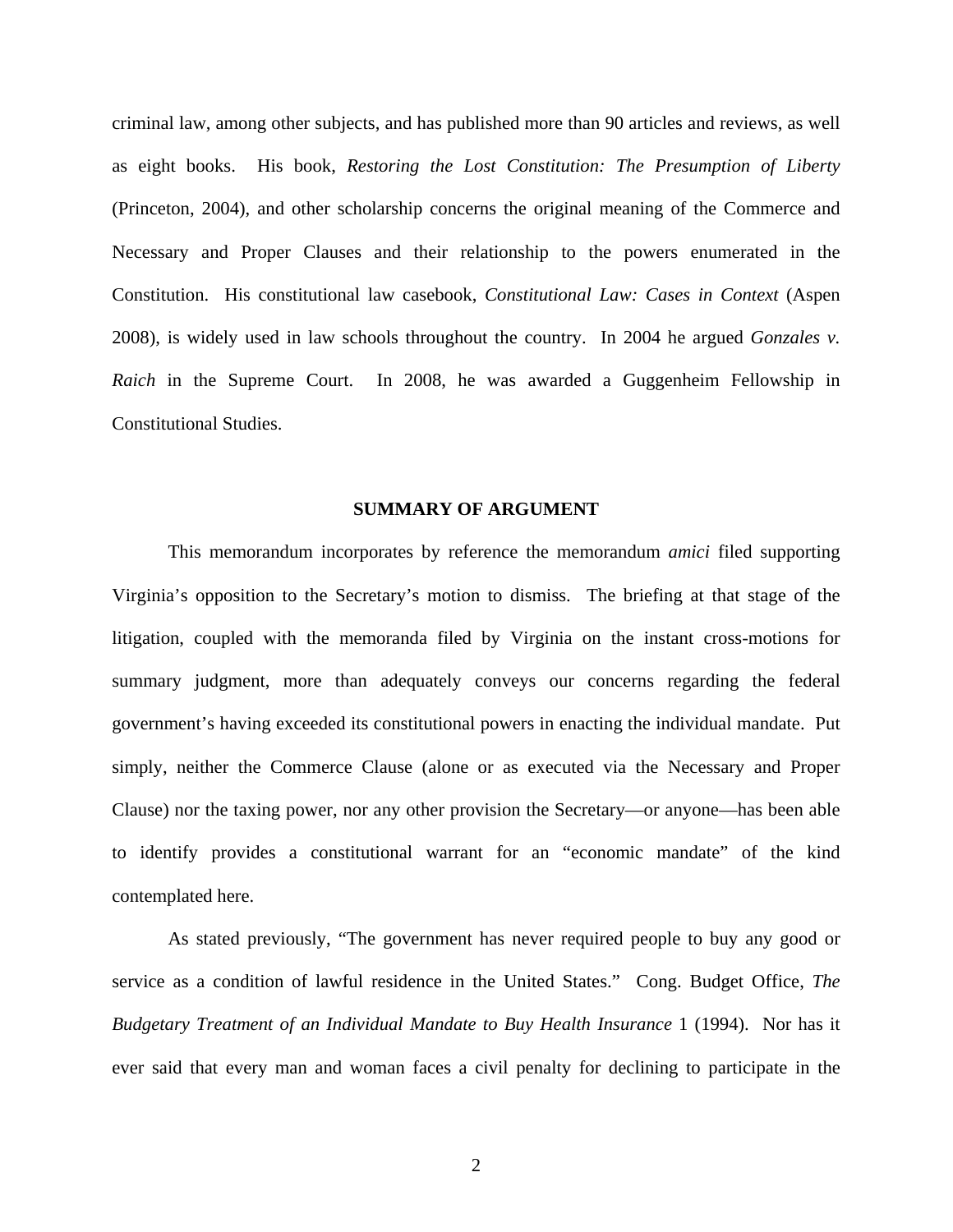marketplace. And never before have courts had to consider such a breathtaking assertion of raw power. Even in *Wickard v. Filburn*, 317 U.S. 11 (1942), the federal government claimed "merely" the power to regulate what farmers grew, not to *mandate* that people become farmers, much less to force people to purchase farm products.

*Amici* file this memorandum to highlight three simple points: First, although Congress can regulate "economic activities that substantially affect interstate commerce," non-economic activities, including inactivity, are not subject to Congress's Commerce Clause power. They simply cannot be shoehorned into a regulatory scheme under the Necessary and Proper Clause as interpreted in the context of the commerce power. Second, the assertion in this case of the taxing power as associated with the General Welfare Clause also fails in that (a) as a threshold matter, the individual mandate is not a tax; (b) if it is a tax, it's unconstitutional because it is neither apportioned (if a direct tax) nor uniform (if an excise tax); and (c) Congress cannot use its taxing power as a backdoor means of regulating an activity unless such regulation is authorized elsewhere in the Constitution. *Bailey v. Drexel Furniture Co.*, 259 U.S. 20, 37-38 (1922). Third, an "economic mandate" of the kind at issue here—even if it were deemed "necessary" to Congress's regulatory scheme—constitutes a "commandeering of the people" that is constitutionally impermissible because it is not "proper."

This case thus boils down to Congress's purported execution of its regulatory authority over interstate commerce via the Necessary and Proper Clause, which action goes beyond its constitutional powers for the reasons stated here, in our previous memorandum, and in briefing by Virginia and other *amici*. Virginia's motion for summary judgment must be granted, and the Secretary's denied.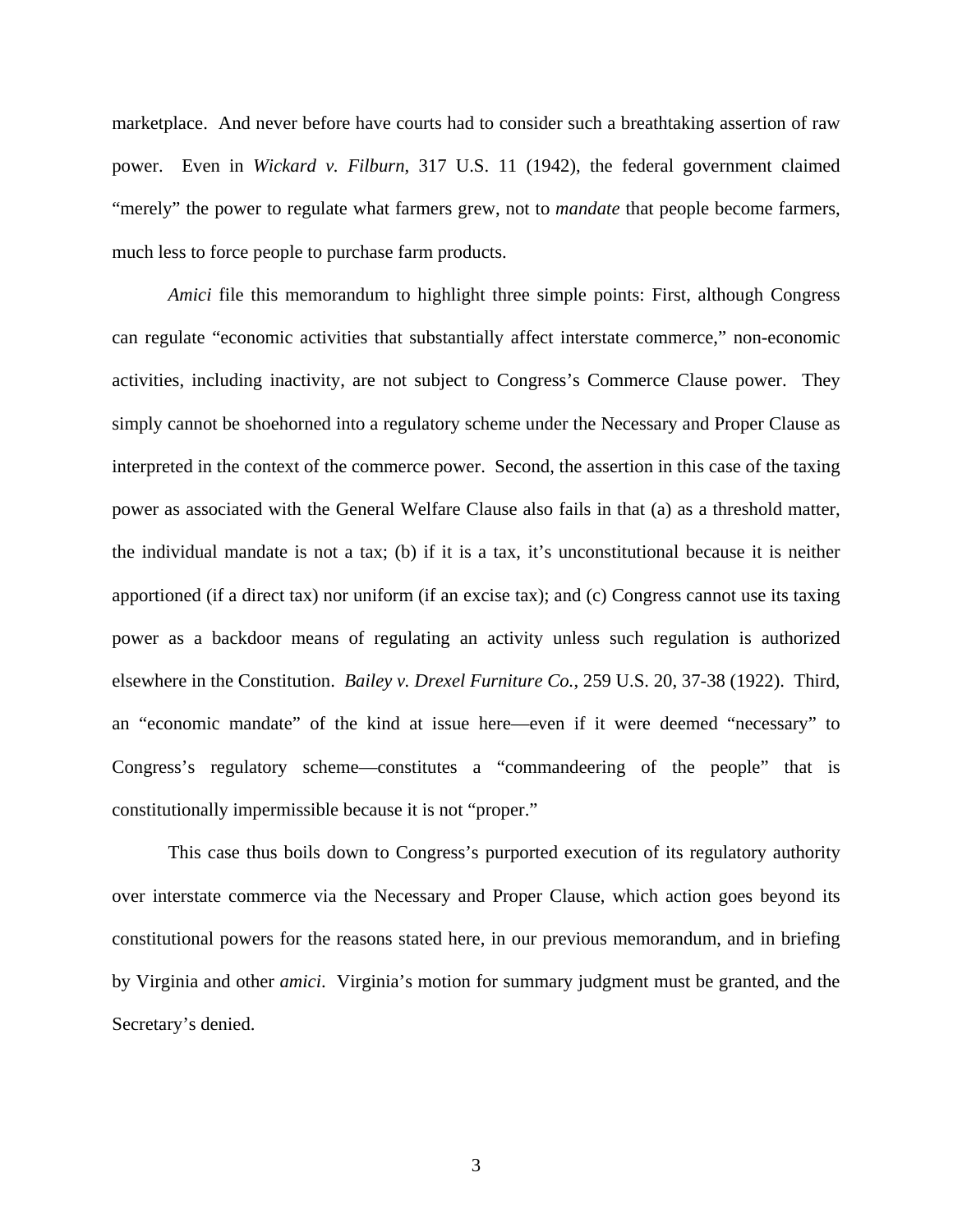#### **ARGUMENT**

### **I. The Mandate is Unconstitutional According to the "Substantial Effects Doctrine" That Defines the Scope of the Necessary and Proper Clause in the Context of the Commerce Power**

 Since the New Deal, the Supreme Court has asked whether an "economic activity substantially affects interstate commerce" when considering whether it falls under Congress's power to regulate interstate commerce. The significant New Deal cases, however, found the authority for the "substantial effects doctrine" not in the inherent power of the Commerce Clause, but in its execution via the Necessary and Proper Clause. Although the prevailing legal orthodoxy describes the New Deal Commerce Clause cases as expanding the definition of "commerce," a closer examination of these cases shows that the definition of "commerce" remained the same while the substantial effects doctrine became the "necessary and proper" means by which Congress exercises its Commerce Clause power.

 In *United States v. Darby*, 312 U.S. 100 (1941), for example, the Court considered the power of Congress to "prohibit the employment of workmen in the production of goods 'for interstate commerce' at other than prescribed wages and hours." *Id.* at 105. Rather than stretching the definition of "commerce," the Court focused on how congressional power "extends to those activities intrastate which so affect interstate commerce or the exercise of the power of Congress over it as to make regulation of them appropriate means to the attainment of a legitimate end, the exercise of the granted power of Congress to regulate interstate commerce." *Id.* The authority cited for this proposition did not come from *Gibbons v. Ogden*, 22 U.S. 1 (1824)—the Commerce Clause case which the Court had already cited throughout its opinion but instead from the foundational Necessary and Proper Clause case of *McCulloch v. Maryland*, 17 U.S. (4 Wheat.) 316 (1819).

4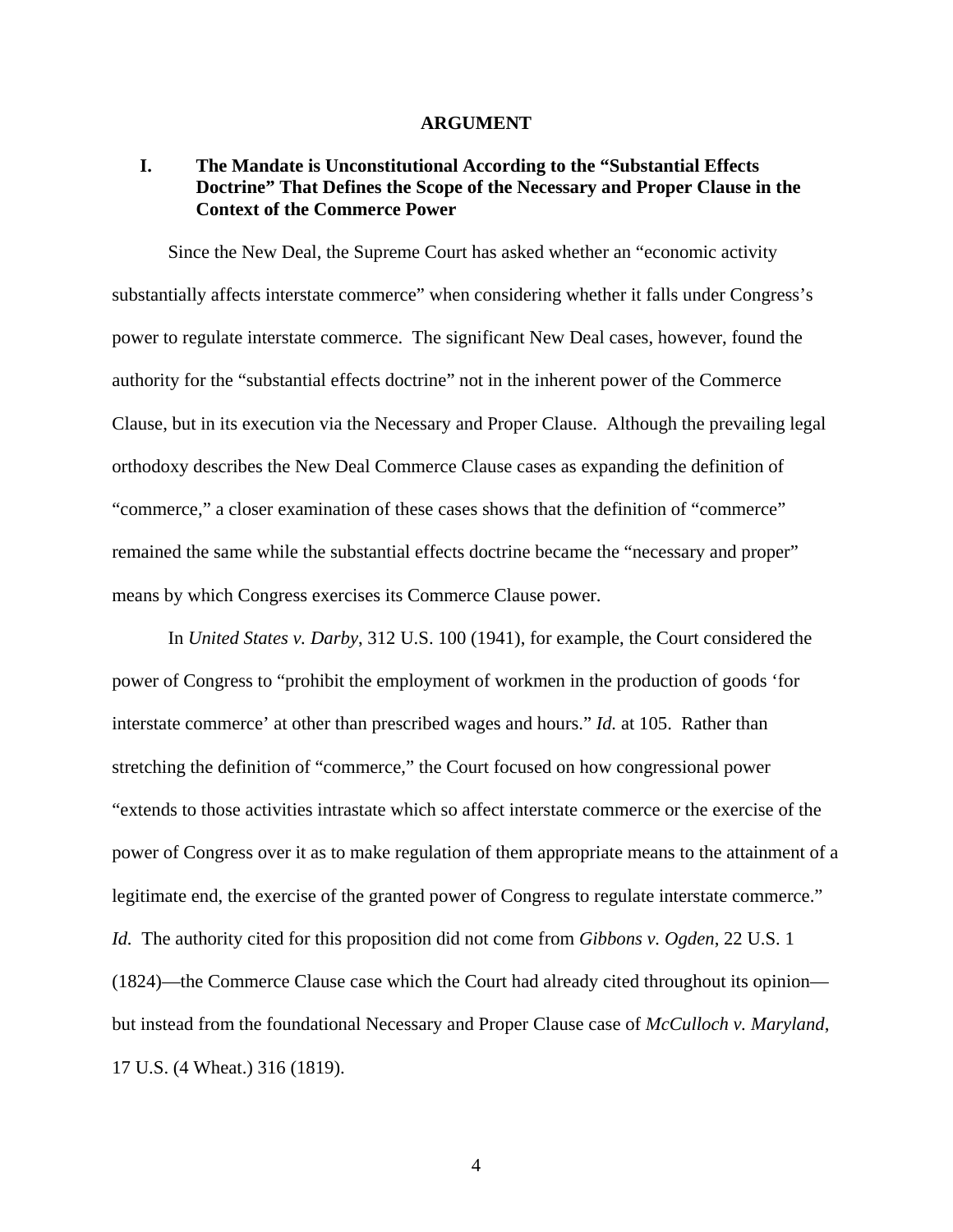The Court's language in *Darby* makes it more apparent that the authority for the substantial effects doctrine rests, and always has rested, on the Necessary and Proper Clause. An "appropriate means to the attainment of a legitimate end" explicitly references Chief Justice Marshall's seminal explanation of the Necessary and Proper Clause: "Let the *end be legitimate*, let it be within the scope of the constitution, and all *means* which are *appropriate*, which are plainly adapted to that end, which are not prohibited, but consistent with the letter and spirit of the constitution, are constitutional." *Id.* at 421 (emphasis added). Moreover, the phrase in *Darby*, "the exercise of the granted power," calls forth the language of the Clause itself, "carries into execution the foregoing powers." U.S. Const. art I, § 8, cl. 18.

 A year after *Darby*, in *Wickard v. Filburn*, 317 U.S. 111 (1942), the Court continued this reasoning—that "commerce" was not being redefined but rather the challenged measures were a necessary and proper means for regulating commerce as historically understood. Like *Darby*, *Wickard* is explicit in its reliance on the Necessary and Proper Clause, citing *Gibbons* and *McCulloch, id.* at 130, n.29, as authority for congressional power—even if Roscoe Filburn's personal production of wheat "may not be regarded as commerce." *Id.* at 125. Thus, contrary to the conventional academic view, *Wickard* did not expand the Commerce Clause to include the power to regulate intrastate activity that, when aggregated, substantially affects interstate commerce. "Instead, *Wickard* actually stands for the proposition that this intrastate activity can be regulated because the failure to do so would impede the government's ability to regulate the interstate price of wheat by restricting supply." Randy E. Barnett, *Commandeering the People: Why the Individual Health Insurance Mandate is Unconstitutional*, N.Y.U. J.L.L. (forthcoming), *available at* http://ssrn.com/abstract=1680392.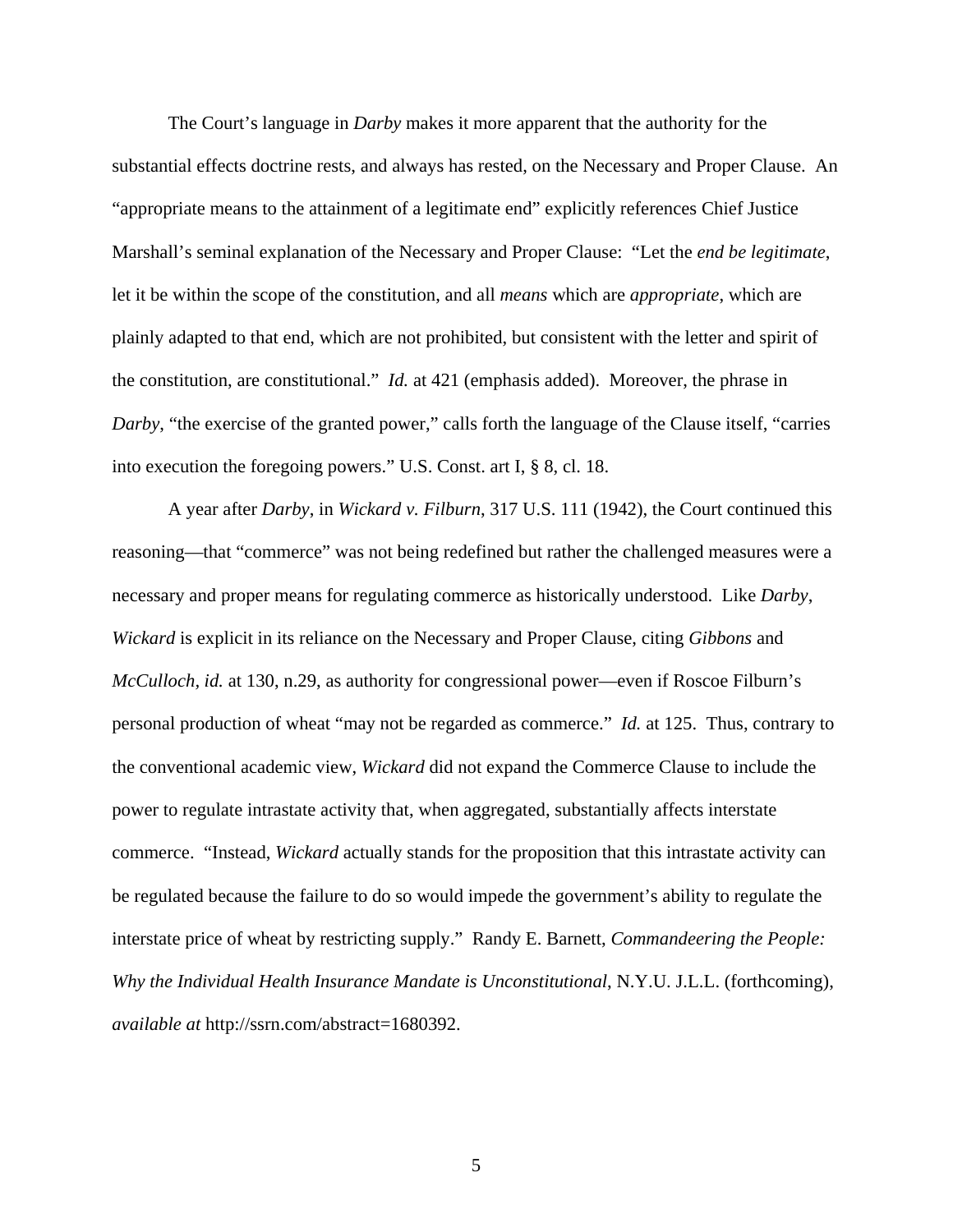Fast forward 50 years when the Court clarified the substantial effects doctrine by confining the power of Congress under the Commerce and Necessary and Proper Clause to the regulation of the intrastate *economic* activity. Again, as in *Wickard* and *Darby*, the Court did not redefine "commerce" but only refined its evaluation of whether the means adopted by Congress were necessary and proper to the end of regulating commerce.

 In *United States v. Lopez*, 514 U.S. 549 (1995), the Court found that "[e]ven *Wickard*, which is perhaps the most far-reaching example of Commerce Clause authority over intrastate activity, involved economic activity in a way that possession of a gun in a school zone does not." *Id*. at 560. Five years later, in *United States v. Morrison*, 529 U.S. 598 (2000), the Court held that the gender-motivated violence regulated by the Violence Against Women Act was not itself economic activity and thus had only an "indirect and remote" or "attenuated" effect on interstate commerce. *Id*. at 608 (quoting *Lopez*, 514 U.S. at 556-57 (quoting *NLRB v. Jones & Laughlin Steel Corp.*, 301 U.S. 1, 37 (1937)), 615.

 Chief Justice Rehnquist described the limits of Congress's power as follows: "Where *economic* activity substantially affects interstate commerce, legislation regulating that activity will be sustained." *Lopez*, 514 U.S. at 560 (emphasis added). Conversely, non-economic activity cannot be regulated merely because it has "substantial effects on employment, production, transit, or consumption," or indirectly affects interstate commerce through a "but-for causal chain." *Morrison*, 529 U.S. at 615. That is because the subject of regulation must have a "close" qualitative "relation to interstate commerce," not merely a substantial "quantitative" impact on the national economy. *NLRB*, 301 U.S. at 37.

 The distinction between economic and non-economic activity allowed the Court to determine when it was truly necessary to regulate intrastate commerce without engaging in

6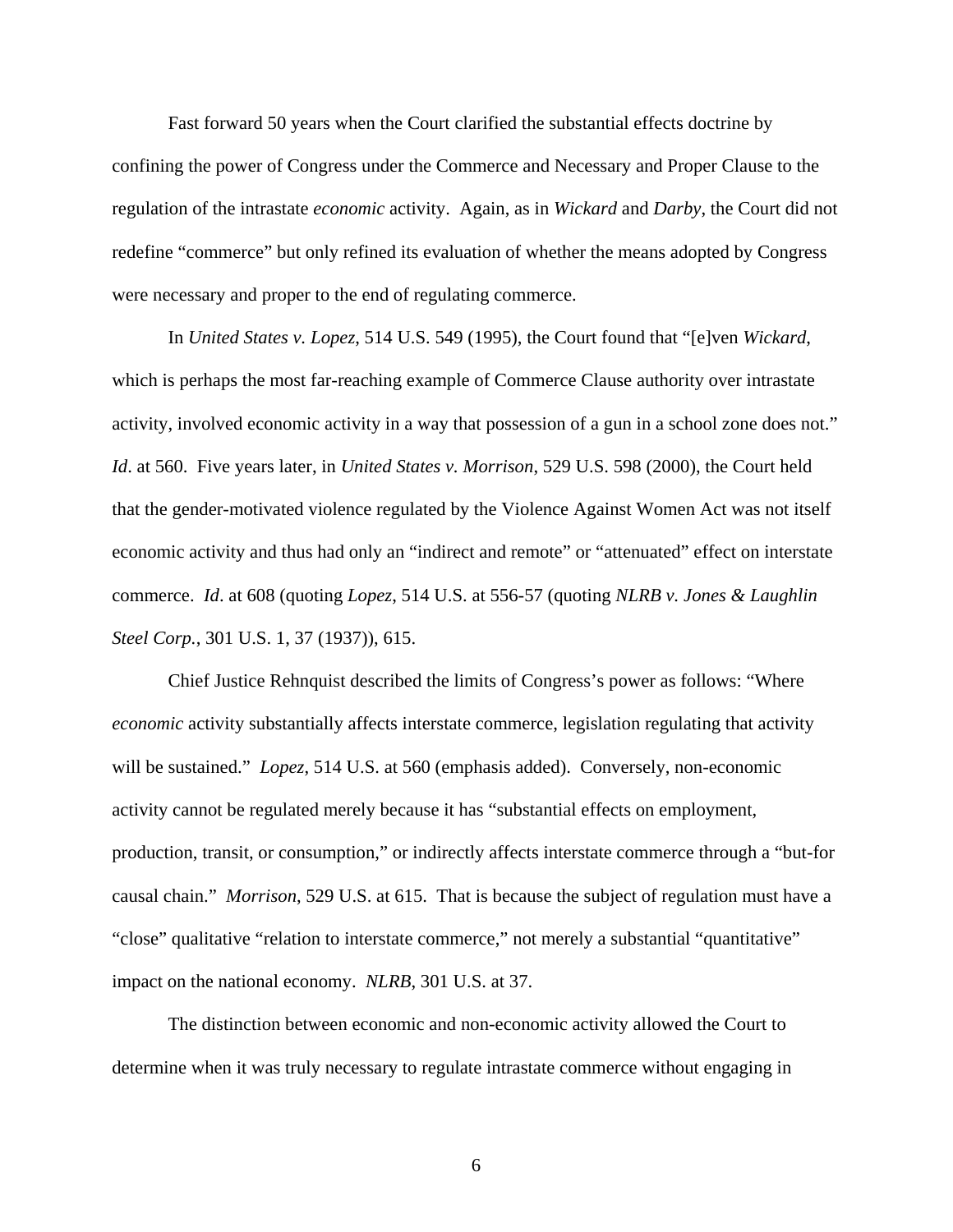protracted, and arguably impossible, attempts to evaluate the "more or less necessity or utility" of a measure. Alexander Hamilton, Opinion on the Constitutionality of a National Bank (February 23, 1791), in Legislative and Documentary History of the Bank of the United States 98 (H. St. Clair & D.A. Hall eds., reprinted Augustus M. Kelley 1967) (1832). This Necessary and Proper doctrine limits congressional power to intrastate economic activities when such activities are closely connected to interstate commerce, without recognizing an implied federal power that is so broad as to obstruct or supplant the states' police powers. In other words, to preserve the constitutional scheme of limited and enumerated powers, the Court drew a judicially administrable line beyond which Congress could not go in enacting "necessary and proper" means to execute its power to regulate interstate commerce. The "substantial effects" doctrine, therefore, established the outer bounds of "necessity" under the Necessary and Proper Clause.

 Authority for this reasoning can be found in Chief Justice Marshall's defense of his decision in *McCulloch*. Writing pseudonymously as "A Friend of the Constitution," Marshall explained that the constitutionality of congressional acts depend "on their being the natural direct and appropriate means, or the known and usual means, for the execution of a given power." *John Marshall's Defense of McCulloch v. Maryland* 186 (Gerald Gunter ed., Stanford University Press 1969) (from essay of July 5, 1819). *Lopez* and *Morrison* employ Marshall's reasoning: Only the regulation of intrastate *economic* activity can qualify as "natural direct and appropriate means, or the known and usual means" of executing the commerce power.

Most recently, in *Gonzales v. Raich*, 545 U.S. 1 (2005), the Court found the cultivation of marijuana to be an economic activity that Congress could prohibit as a necessary and proper exercise of its commerce power. *Raich* explicitly adhered to the economic/non-economic distinction sketched out in *Lopez* and *Morrison*. As Justice Stevens wrote for the majority, "Our

7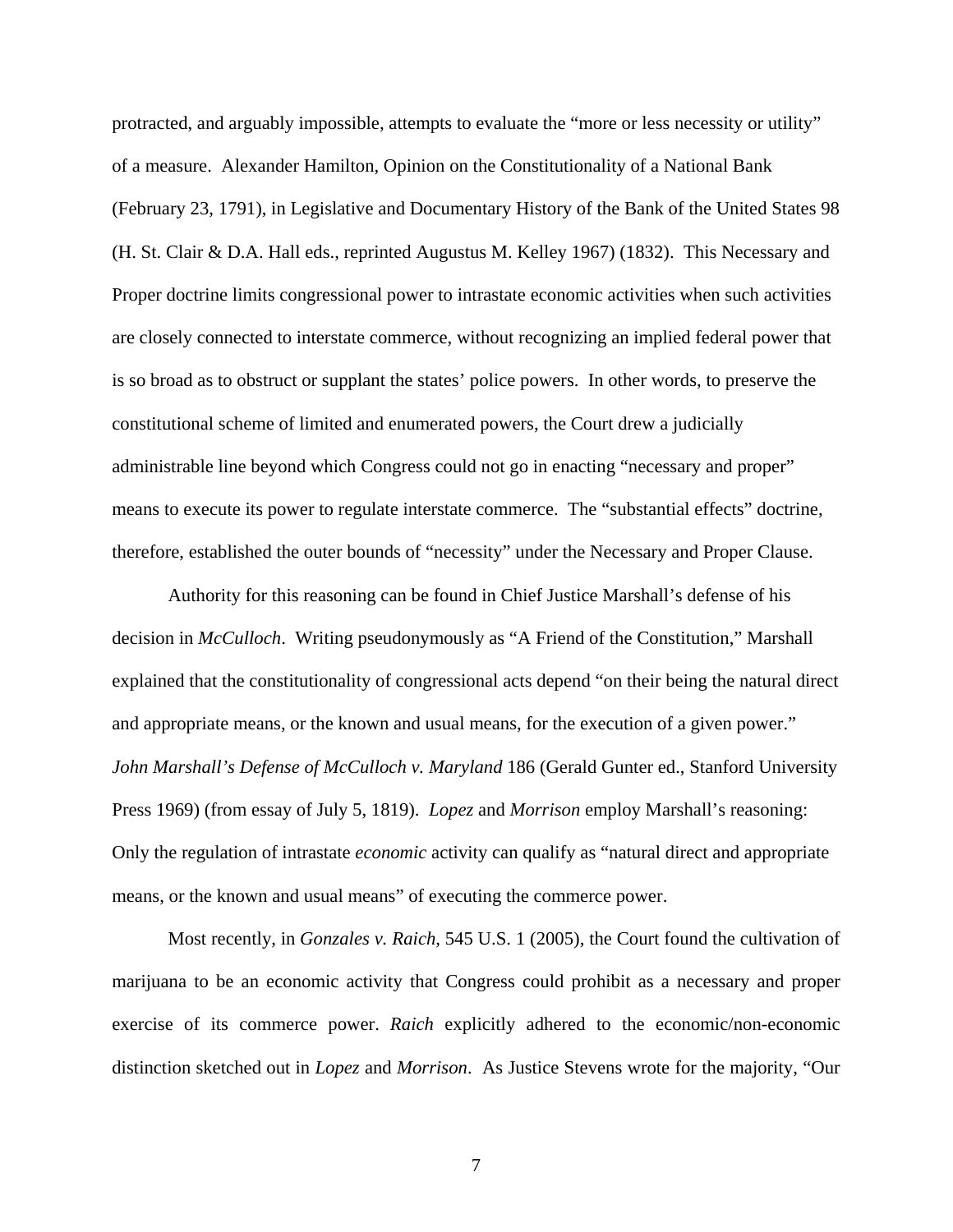case law firmly establishes Congress's power to regulate purely local activities that are part of an *economic* 'class of activities' that have a substantial effect on interstate commerce." *Id.* at 17 (emphasis added).

*Raich* also rejected the notion that it was Roscoe Filburn's non-purchase of interstate wheat that brought his personal wheat cultivation under congressional power in *Wickard*. *See* Barnett, *supra*, at 18-19. Instead, Justice Stevens invoked the Webster's Dictionary definition of commerce—"the production, distribution, and consumption of commodities," *Raich*, 545 U.S. at 25—and thus rejected the government's theory that non-participation in the marketplace was itself economic activity.

As Randy Beck has explained, "Given the close relationship between intrastate and interstate economic activity, a statute regulating local economic conduct will usually be calculated to accomplish an end legitimately encompassed within the plenary congressional authority over interstate commerce." J. Randy Beck, *The New Jurisprudence of the Necessary and Proper Clause*, 2002 U. Ill. L. Rev. 581, 625. In short, regulating intrastate *economic* activity can be a "necessary" means of regulating interstate commerce as that term is understood under the Necessary and Proper Clause. The obvious corollary is that regulating non-economic activity cannot be "necessary," regardless of its effect on interstate commerce. And a power to regulate inactivity is even more remote from Congress's power over interstate commerce.

This repeated reaffirmation of the economic/non-economic distinction, as well as the rejection of the government's theory that non-participation in the marketplace is economic activity, has serious ramifications for the individual mandate. Cases that have applied the substantial effects doctrine—including *NLRB*, *Darby*, *Wickard*, *Heart of Atlanta*, *McClung*, *Lopez*, *Morrison*, and *Raich*—all centered on regulation of an intrastate *activity* in which the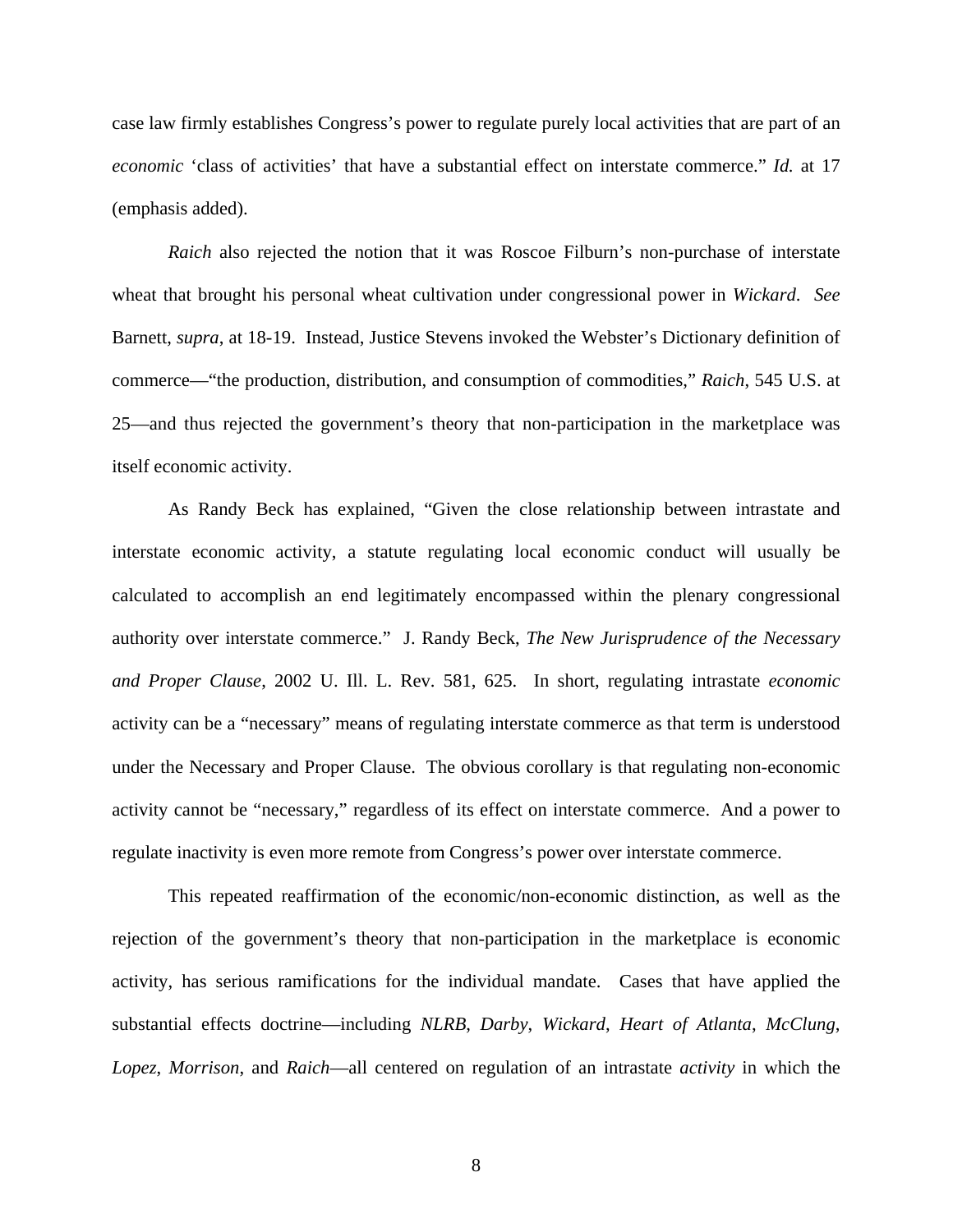persons had chosen to engage. The Supreme Court held in all of these cases that Congress's power under the Commerce and Necessary and Proper Clauses was limited to regulating intrastate *activity* that is *itself* economic—such as the operation of a farm, hotel, or restaurant and does not extend to activities that may merely have economic *effects*, such as the commission of gender-motivated violence.

 The individual mandate, therefore, takes two steps beyond existing doctrine by regulating *inactivity* because of its alleged economic effects. This extraordinary and unprecedented claim, if accepted, would collapse the traditional distinction between acts and omissions by characterizing a failure to act as a "decision" not to act—thereby transforming inactivity into activity by linguistic alchemy. It would also then collapse the distinction between economic and non-economic activity by characterizing an activity as "economic" not based on the type of activity it may be but on whether it has any economic effect. Since any activity, in the aggregate, can be said to have an economic effect, the line the Court drew between intrastate activity that Congress can reach and that which is outside its powers would be destroyed. Consequently, the Secretary's novel theory would end the scheme of limited and enumerated powers, as well as erase the long-held constitutional distinction "between what is truly national and what is truly local." *Lopez*, 514 U.S. at 567-68 (citing *NLRB*, 301 U.S. at 30). All of this transgresses the current state of Commerce and Necessary and Proper Clause doctrine.

### **II. Congress's Taxing Power Does Not Provide a Constitutional Warrant for the Individual Mandate**

"Contrary to pre-enactment representations by the Executive and Legislative branches," the Secretary argues alternatively that Congress used its power to tax for the general welfare to enact the individual mandate. *Virginia v. Sebelius*, 702 F. Supp. 2d 598, 612 (E.D. Va. 2010).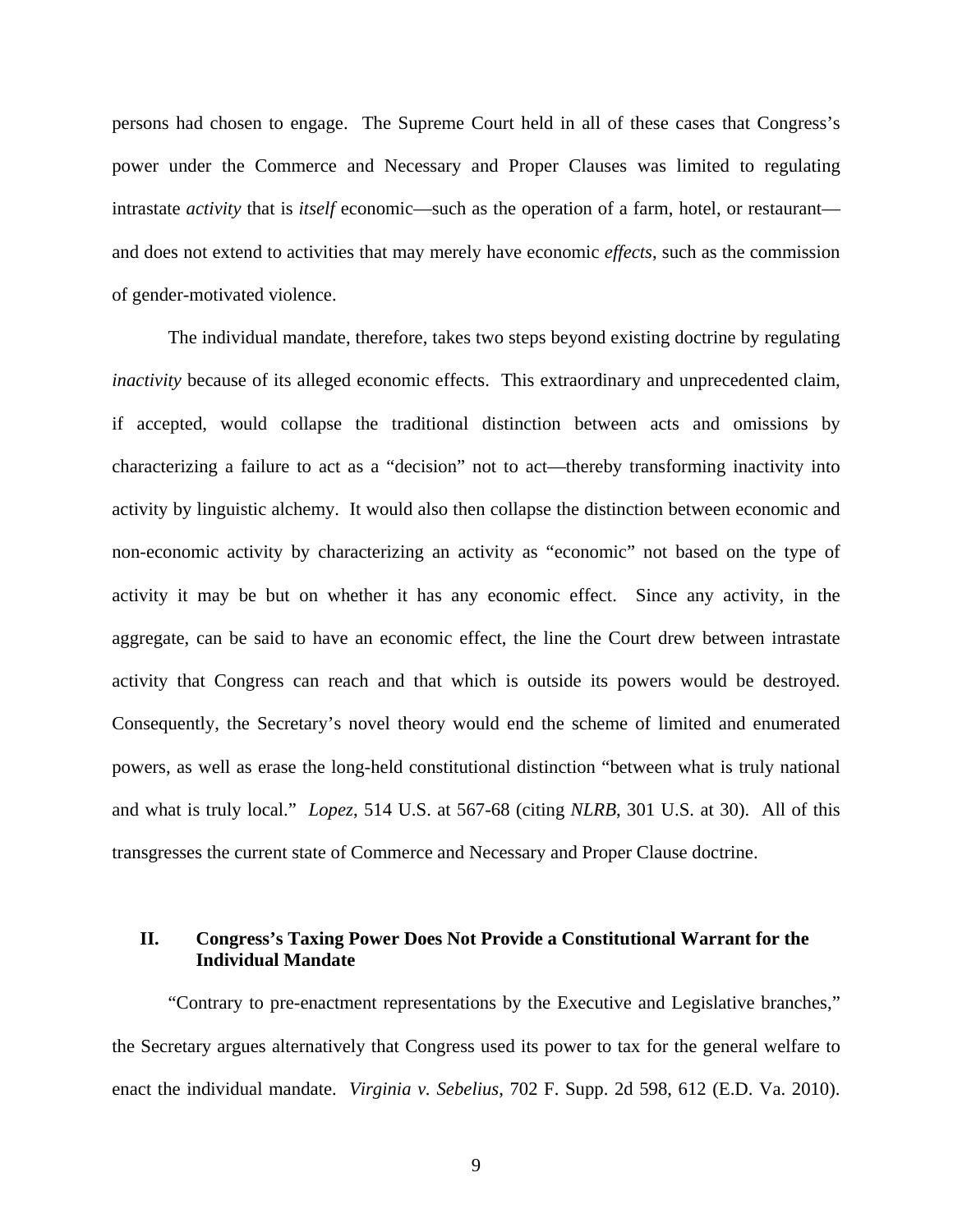This hastily concocted emergency fallback position—undoubtedly devised because the Supreme Court has never validated an attempt to force individuals to engage in commerce—fails for the simple reason that the mandate itself (the "requirement" that persons buy insurance) does not involve the transfer of anyone's money to the Treasury, and cannot possibly be construed as a tax. The constitutionality of this "requirement" must therefore rise and fall on whether it is within the scope of Congress's regulatory authority under the Commerce and Necessary and Proper Clauses—which Congress itself asserted. Patient Protection and Affordable Care Act ("PPACA"), Pub. L. No. 111-148, §§ 1501(a)(1)-(2), 124 Stat. 119 (2010). If it cannot be so justified, there is nothing for the accompanying "penalty" for non-compliance to enforce.

Even when considering the non-compliance penalty in isolation from the mandate, however, the taxing power argument fails for the reasons *amici* described in our previous memorandum, Mem. for the Cato Institute et al. as *Amici Curiae* in Supp. of Pl's. Opp'n to Mot. to Dismiss at 15-20, *Virginia v. Sebelius*, No. 3:10-cv-00188-HEH (E.D. Va. Jun. 17, 2010), and which we summarize here. $2$ 

First, the penalty for violating the mandate is not a tax; it is a fine to enforce a statutorily imposed duty to obtain qualifying health insurance. The health care legislation levied various "taxes" elsewhere in its provisions but the section of the statute that identified all the "revenue provisions" of the Act failed to include any reference to the insurance mandate. PPACA, §§ 9001-17. While Congress need not specify what power it is exercising, there is no authority for courts to recharacterize a regulation as a tax when doing so is contrary to Congress's express and actual regulatory purpose. *See*, *e.g.*, *Sonzinsky v. United States*, 300 U.S. 506, 513-14 (1937)

 $\overline{a}$ 

<span id="page-15-0"></span> $2^2$  For the most comprehensive analysis (and refutation) of the taxing power justification for the individual mandate to date, *see* Steven J. Willis & Nakku Chung, *Constitutional Decapitation and Healthcare*, 128 Tax Notes 169 (2010).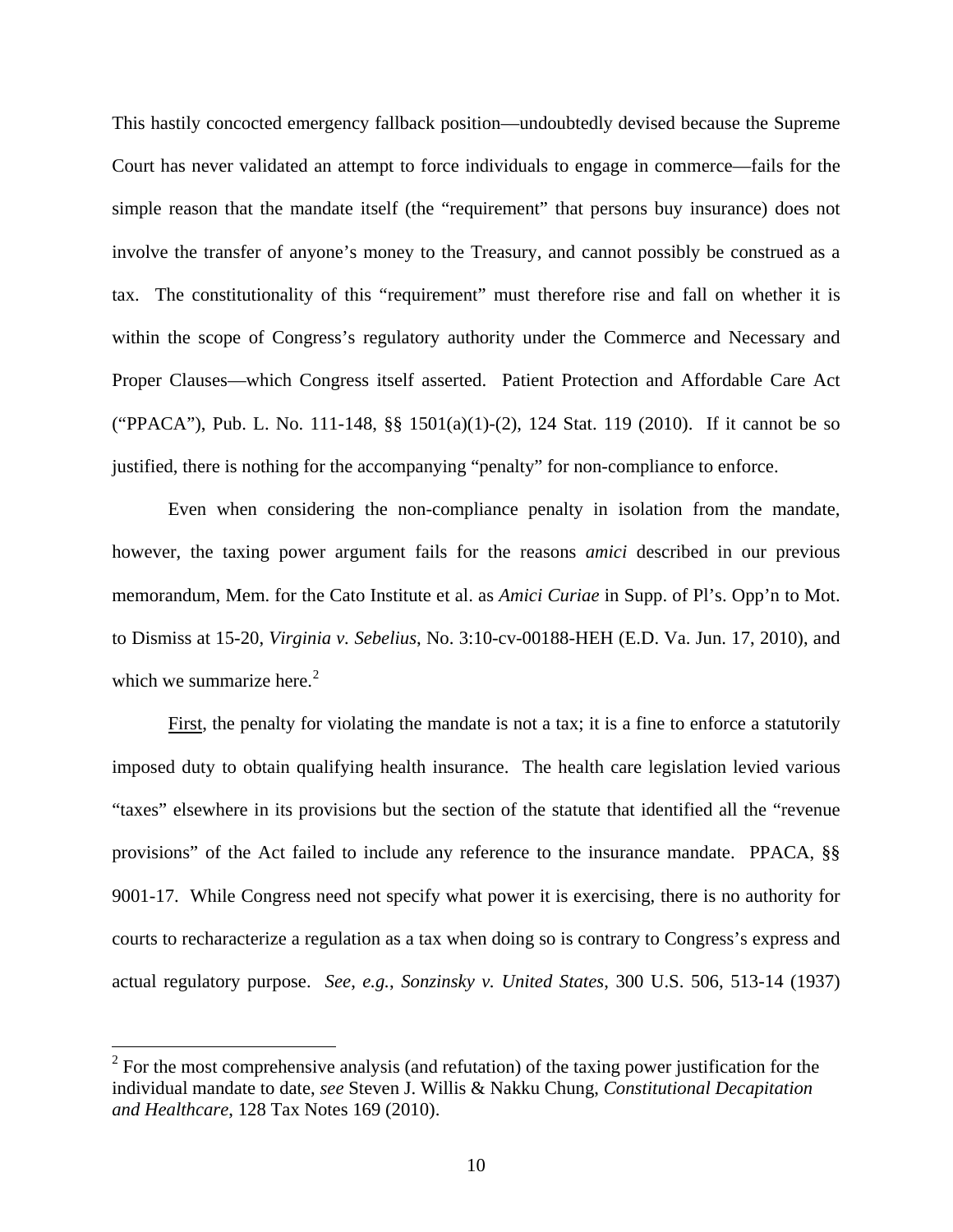("Inquiry into the hidden motives which may move Congress to exercise a power constitutionally conferred upon it is beyond the competency of courts."). Indeed, in this instance, the "hidden" justification—that the penalty is a tax—was specifically rejected by the president who signed the legislation. George Stephanopoulos, *Obama: Mandate is Not a Tax*, ABC News, Sept. 20, 2009, http://blogs.abcnews.com/george/2009/09/obama-mandate-is-not-a-tax.html.

Second, if we move beyond the form to the substance, the Supreme Court has clearly stated the difference between a tax and a civil penalty or fine: "A tax is an enforced contribution to provide for the support of government; a penalty . . . is an exaction imposed by statute as punishment for an unlawful act." *United States v. La Franca*, 282 U.S. 568, 572 (1931). "[I]f the concept of penalty means anything, it means punishment for an unlawful act or omission." *United States v. Reorganized CF&I Refabricators of Utah, Inc.*, 518 U.S. 213, 224 (1996) (Souter, J.). It is obvious that the individual mandate penalty exists solely to punish people who decline to purchase health insurance. If it worked perfectly—ensuring that everyone owned a policy—it would raise no revenue whatsoever. In substance, the penalty is a fine, not a (necessarily revenue-raising) tax.

Third, if the penalty for noncompliance is nevertheless deemed to be a tax, it's an unconstitutional one. The Constitution allows for three types of federal taxes, depending on the event that triggers their incidence: income, direct, and excise. The mandate penalty is not an income tax because income does not trigger it. Nor is the penalty a direct tax because it is neither a capitation—a fixed tax levied on each person within a jurisdiction—nor does it tax real or personal property. Nor is it apportioned by population as determined by the census, as direct taxes must be. U.S. Const. art. I, §§ 2, 9. Even if the penalty qualifies as an excise tax—a big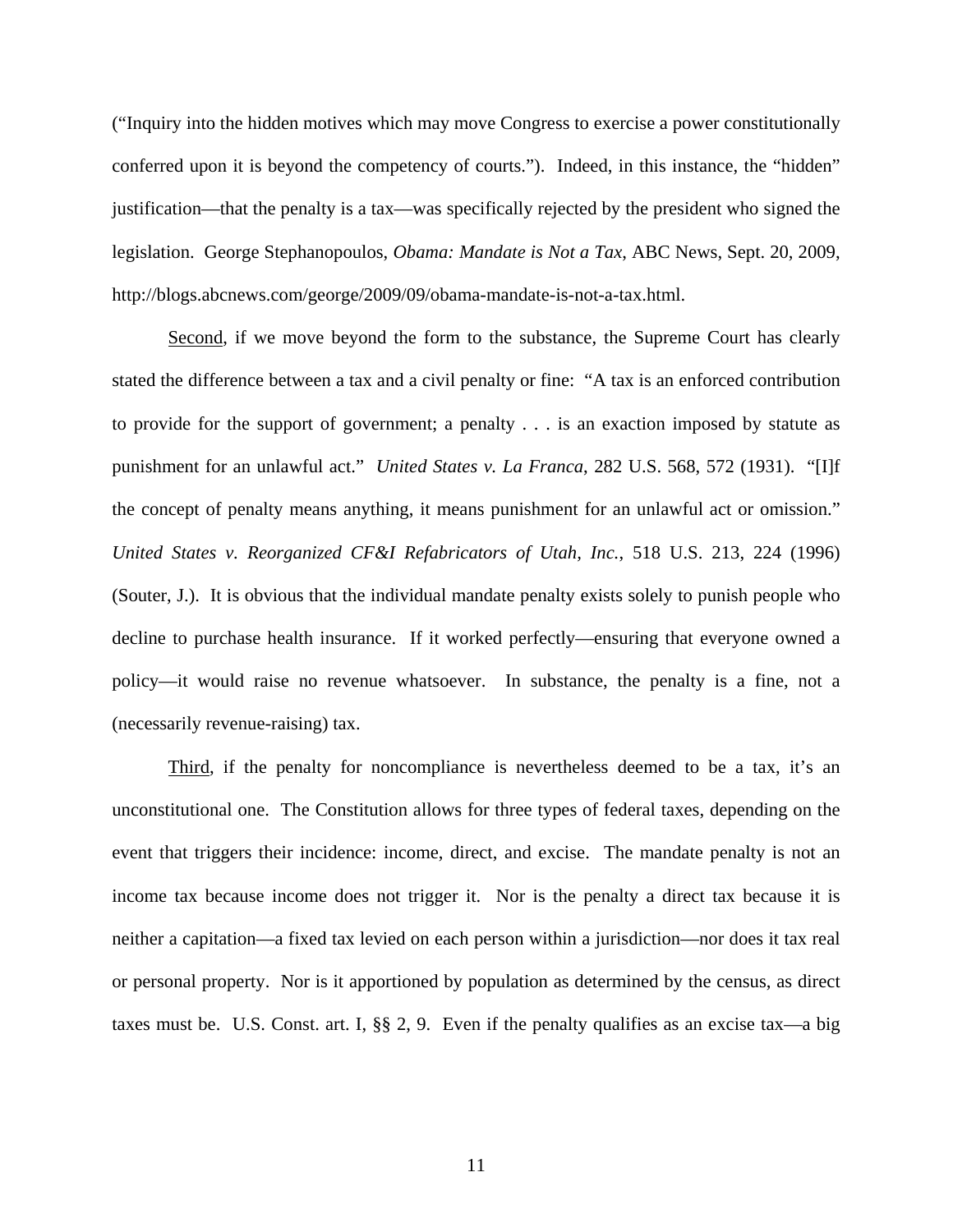"if" because no court has ever upheld an excise on inactivity—it is unconstitutional because it is not "uniform," meaning taxed at the same rate across the country. U.S. Const. art. I, § 8, cl. 1.

Fourth, Congress cannot use the taxing power to enforce a regulation of commerce unless this regulation is authorized elsewhere in the Constitution. *Bailey*, 259 U.S. at 38. Thus, as stated above, this Court has no power to look behind Congress's assertion of its commerce power and speculate as to whether the individual mandate was "really" a tax. But if it did, it would find that the mandate is a regulatory tool explicitly designed to compel the purchase of health insurance; the penalty enforces the mandate and must be authorized under an independent enumerated power.

Fifth, and finally, a "tax" has never before been used to mandate—rather than discourage or prohibit—economic activity. Allowing Congress to exercise this newfound tax power would essentially give it the general police power the Supreme Court has always denied existed. The Congress could mandate or punish any activity so long as it labeled such regulation a "tax" and provided for its enforcement by the I.R.S. Because such a theory is even more radical than the claim that Congress may regulate inactivity when such inactivity has economic effects, it is unlikely that the Supreme Court will ever adopt it. But it surely is outside the province of a lower court to go where the Supreme Court has yet to tread.

In sum, the taxing power argument is a red herring. All roads lead to the existing Commerce and Necessary and Proper Clause scope of Congress's power over intrastate (economic) activity—the substantial effects doctrine—but this doctrine does not currently extend to *inactivity*. Even if mandating activity were deemed "necessary" to effectuate a broader regulation of interstate commerce, however, requiring all citizens to enter into a contract with a private company is an "improper" means of regulating interstate commerce.

12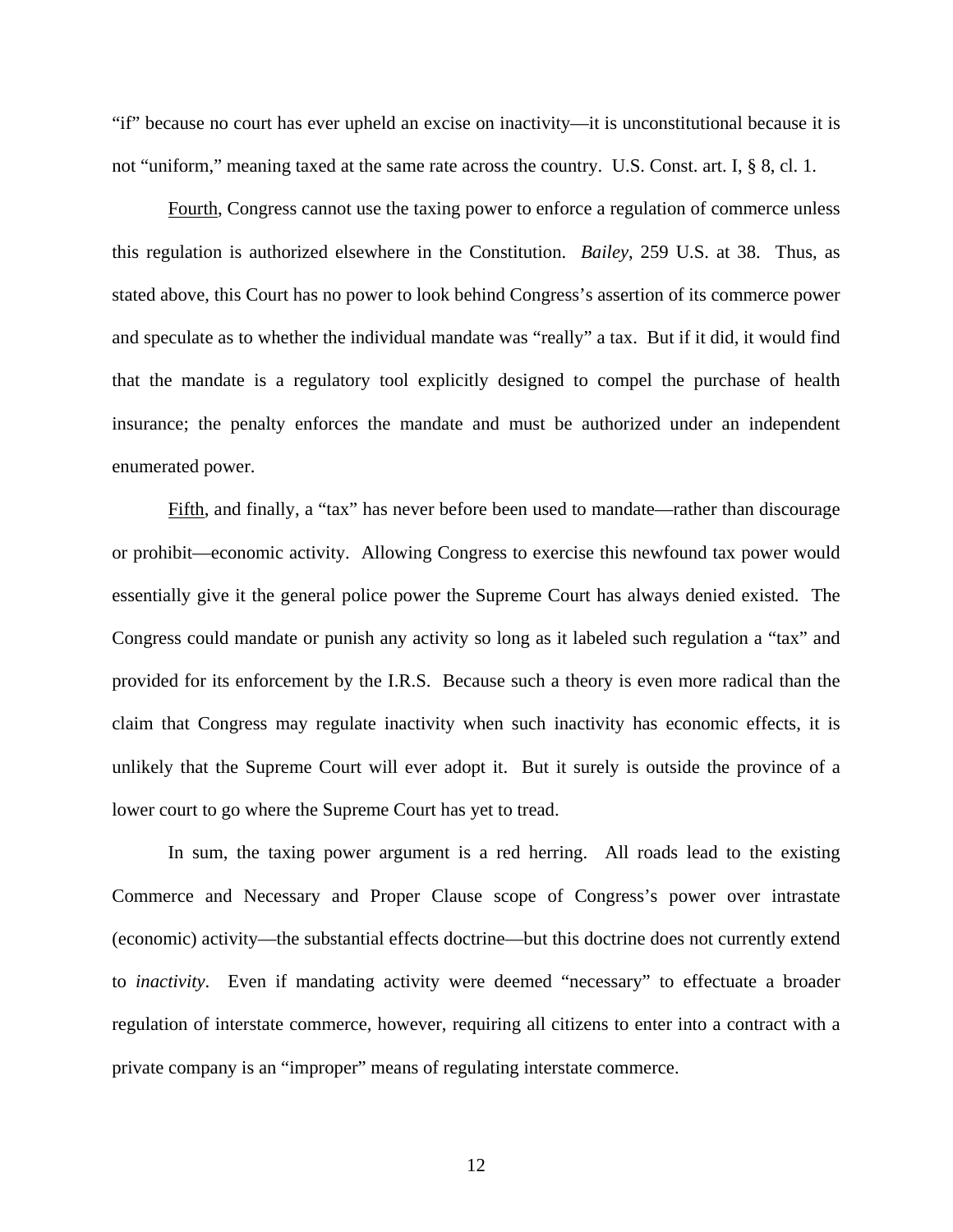### **III. The Individual Mandate Constitutes a "Commandeering of the People" That Is Not "Proper" Under the Necessary and Proper Clause**

Unable to directly justify the individual mandate under existing Commerce Clause, Necessary and Proper Clause, and taxing power doctrines, the Secretary has resorted to "the last, best hope of those who defend ultra vires congressional action," *Printz v. United States*, 521 U.S. 898, 923 (1997) (Scalia, J.): that the Necessary and Proper Clause authorizes Congress to mandate economic activity when doing so is an essential part of a broader regulatory scheme. That is, while not itself a regulation of interstate commerce, or even a regulation of intrastate economic activity, an economic mandate is a necessary and proper means of exercising the lawful ends of regulating interstate commerce in health insurance. But, as described above, the Supreme Court already has a doctrine governing when Congress may reach wholly intrastate activity as a necessary and proper means of regulating interstate commerce: the substantial effects doctrine. The regulation of inactivity exceeds the scope of power defined by this doctrine, however, so the Secretary is seeking to go beyond existing doctrine.

The Secretary's proposed theory that Congress may reach intrastate non-economic activity rests on a sentence of *dictum* from *Lopez* and a concurring opinion by Justice Scalia in *Raich*. But even if such a doctrine is someday accepted by a majority of the Supreme Court, these two sources speak only of the regulation of *activity*. In *Lopez*, the Court referred to reaching "an essential part of a larger regulation of economic activity, in which the regulatory scheme could be undercut unless the intrastate *activity* were regulated." 514 U.S. at 561. In *Raich*, Justice Scalia proposed that "Congress may regulate even non-economic local *activity* if that regulation is a necessary part of a more general regulation of interstate commerce." 545 U.S. at 37 (emphasis added). Neither formulation extends to the regulation of inactivity and, as the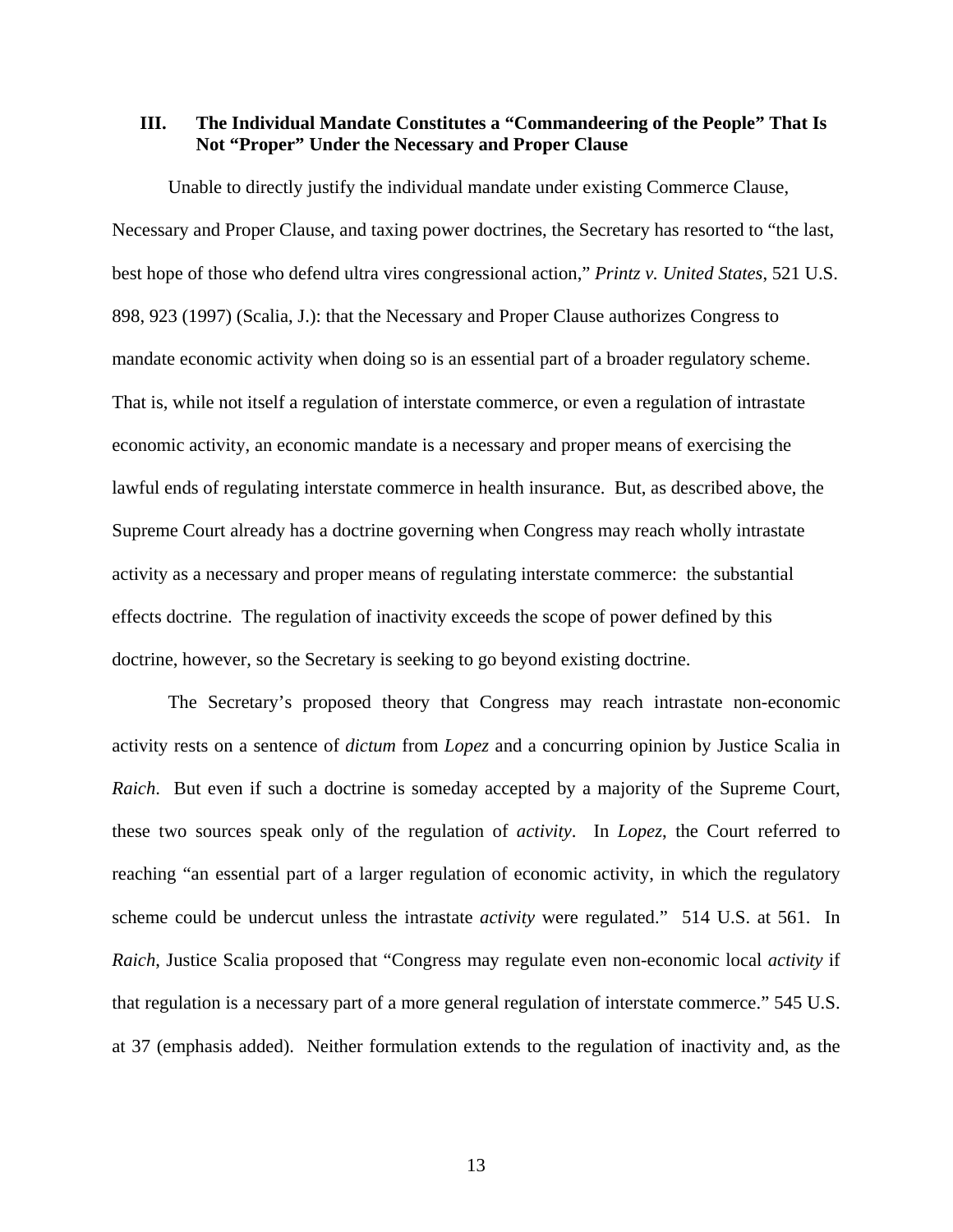above quote from Justice Scalia suggests, there is good reason to doubt that he would ever extend his proposed doctrine so far.

The Supreme Court has affirmed that Congress cannot use its commerce power to commandeer state legislatures and executive officers. *Printz v. United States*, 521 U.S. 898 (1997); *New York v. United States*, 505 U.S. 144 (1992). As Justice Scalia explained, doing so would be "fundamentally incompatible with our constitutional system of dual sovereignty," and therefore improper under our federalist system. *Printz*, 521 U.S. at 935. In *Printz*, Justice Scalia pointed to the Tenth Amendment as the source of "residual state sovereignty" in a constitutional system that confers upon Congress "not all governmental powers, but only discrete, enumerated ones." *Id.* at 919 (citing U.S. Const. amend. X). He then elaborated that the mandate at issue, even if necessary, could not be justified under the Necessary and Proper Clause: "When a 'la[w]…for carrying into Execution' the Commerce Clause violates the principle of state sovereignty reflected in" the Tenth Amendment and other constitutional provisions, "it is not a 'La[w] . . . *proper* for carrying into execution the Commerce Clause.'" *Id.* at 923-24 (quoting U.S. Const. art. I, § 8, cl. 18) (emphasis added).

Yet, just as imposing economic mandates on states is improper commandeering of the states, so too is imposing economic mandates on individual citizens an improper commandeering of the people. *See generally*, Barnett, *supra*, at 27-42. The Tenth Amendment reads: "The powers not delegated by the Constitution to the United States, nor prohibited by it to the states, are reserved to the states respectively, *or to the people*" (emphasis added). In this way, the text of the Tenth Amendment protects not just state sovereignty, but also popular sovereignty.

Chief Justice John Jay affirmed the priority of popular sovereignty in the first great constitutional case before the Supreme Court, *Chisholm v. Georgia*, noting that the "sovereignty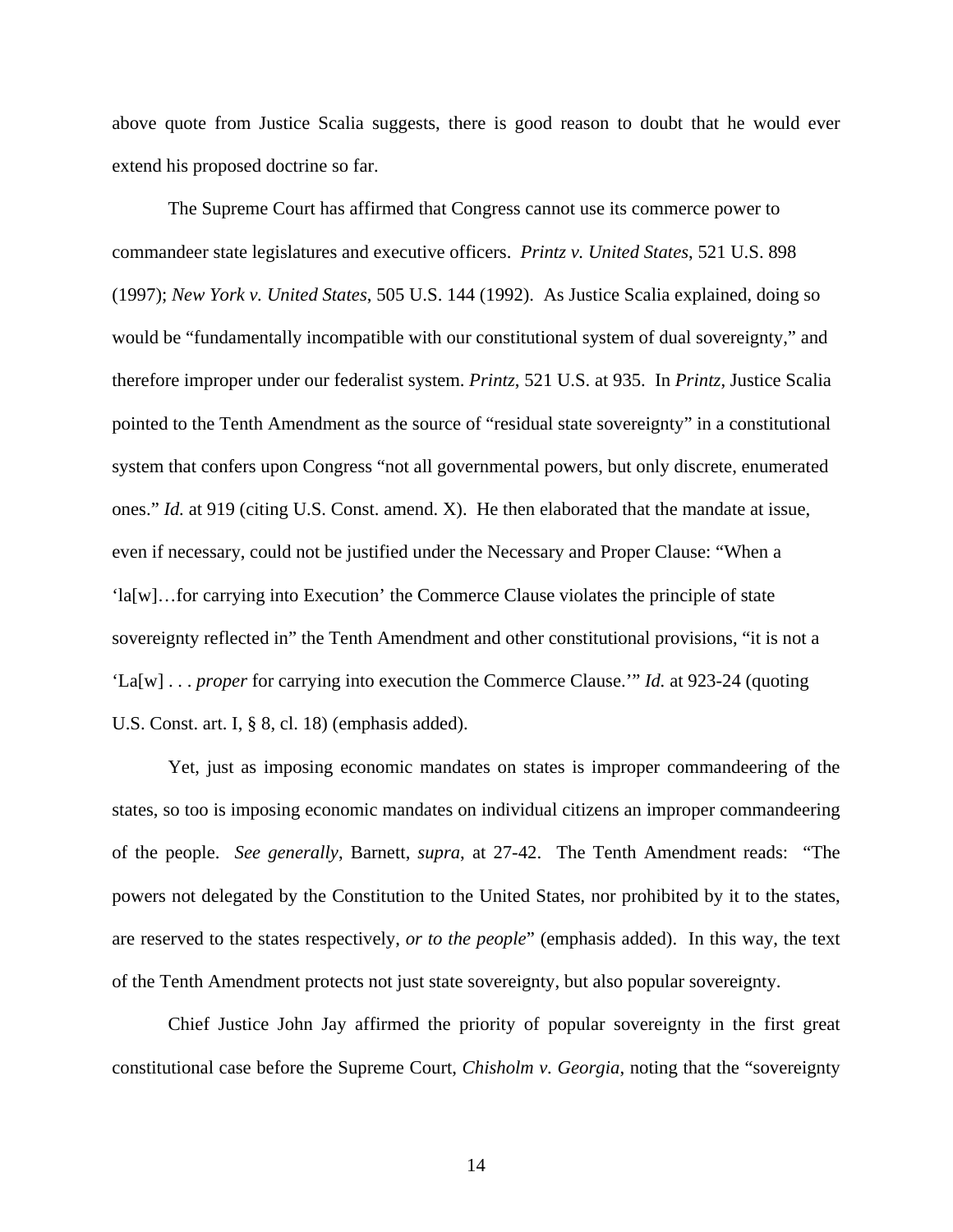of the nation is in the people of the nation, and the residuary sovereignty of each State in the people of each state," as the people were "truly the sovereigns of the country." 2 U.S. (Dall.) 419, 471-72 (1793). Fellow Founder James Wilson agreed, recognizing that "[i]f one free man, *an original sovereign*, may do all this; why may not an aggregate of free men, *a collection of original sovereigns*, do this likewise?" *Id.* at 456 (emphasis added). Although the Eleventh Amendment reversed the outcome of *Chisholm* and the Supreme Court has interpreted that Amendment as establishing state sovereignty, the Court has never repudiated the priority of popular sovereignty*. See Yick Wo v. Hopkins*, 118 U.S. 356, 370 (1886) ("in our system, while sovereign powers are delegated to the agencies of government, sovereignty itself remains with the people, by whom and for whom all government exists and acts.").

Just as the Constitution disallows the "commandeering" of sovereign states as a means of regulating interstate commerce, so too does it bar a commandeering of the people for this purpose. Various express provisions of the Constitution reflect this anti-commandeering principle. For example, persons may not be mandated to quarter soldiers in their homes in time of peace, U.S. Const. amend. III, to testify against themselves, *id*., amend. V, or to labor for another, *id*., amend. XIII.

What very few mandates are imposed on the people by the federal government all rest on the fundamental pre-existing duties that citizens owe that government. Such are the duties to register for the draft and serve in the armed forces if called, to sit on a federal jury, and to file a tax return. *See*, *e.g.*, *Selective Draft Law Cases*, 245 U.S. 366, 378 (1918) (relying on the "supreme and noble duty of contributing to the defense of the rights and honor of the nation" to reject a claim founded on the Thirteenth Amendment). In the United States, there is not even a duty to vote. So there is certainly no comparable pre-existing "supreme and noble duty" to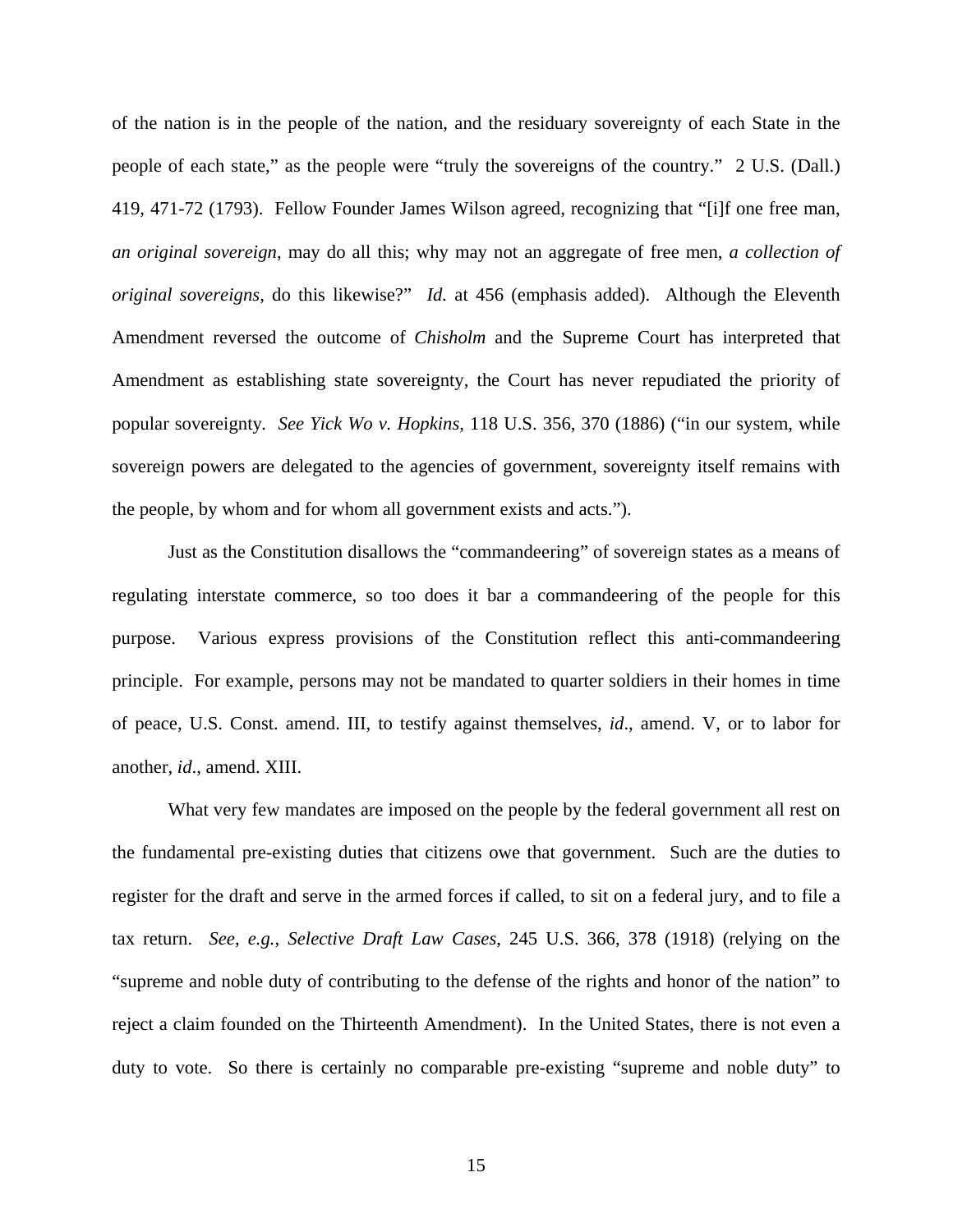engage in economic activity when doing so is convenient to the regulation of interstate commerce—an unprecedented and heretofore unheard-of duty.

There are also pragmatic reasons to believe that the individual mandate is not "proper." In *New York v. United States*, Justice O'Connor explained that mandates on states are improper because, "where the Federal Government directs the States to regulate, it may be state officials who will bear the brunt of public disapproval, while the federal officials who devised the regulatory program may remain insulated from the electoral ramifications of their decision." 505 U.S. 144, 169 (1992). That proposition applies to the commandeering of individuals as well: Congress and the president here escaped political accountability for increasing taxes on persons making less than \$250,000 per year by compelling them instead to make payments directly to private companies. It is the evasion of that accountability that explains why the mandate was formulated as a regulatory "requirement" enforced by a monetary "penalty."

The individual mandate crosses a fundamental line between limited constitutional government and limitless power cabined only by the vagaries of political will—which is to say, not cabined at all. If the word "proper" is to be more than dead letter, a meaningless constitutional hiccup, it at least means that acts which destroy the very purpose of Article I—to enumerate and limit the powers of Congress—are improper. If the federal power to enact "economic mandates" were upheld here, Congress would be free to require *anything* of the citizenry in the name of a comprehensive regulatory plan. Unsupported by any fundamental, preexisting, or traditional duty of citizenship, imposing "economic mandates" on the people is improper, both in the lay and constitutional senses of that word.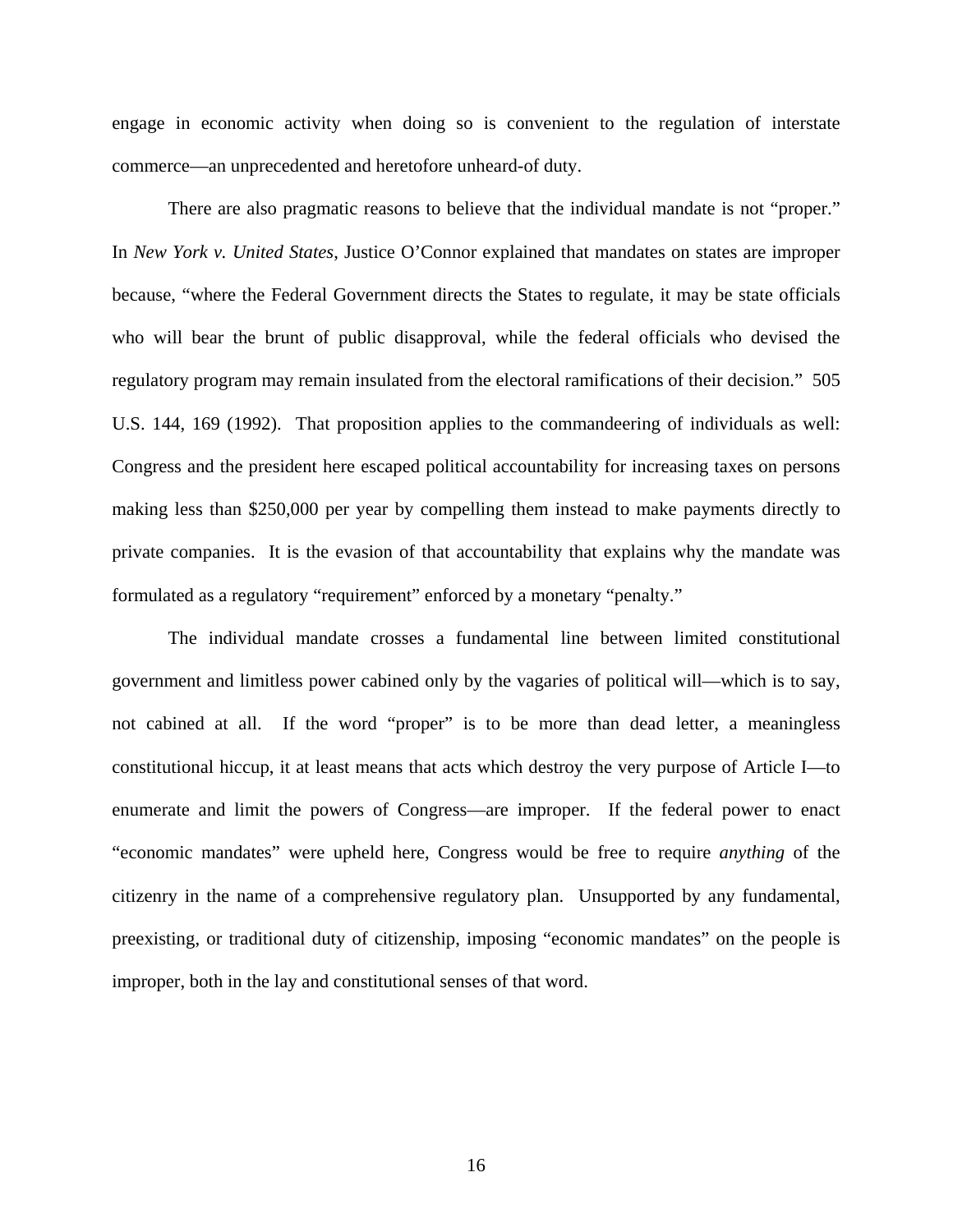#### **CONCLUSION**

For the first time in American history, the federal government has attempted to "commandeer the people" by imposing on them an "economic mandate." Such economic mandates cannot be justified by existing Supreme Court doctrines defining and limiting the powers of Congress. Upholding the power to impose economic mandates "would fundamentally alter the relationship of the federal government to the states and the people; nobody would ever again be able to claim plausibly that the Constitution limits federal power." Ilya Shapiro, *State Suits Against Health Reform Are Well Grounded In Law—And Pose Serious Challenges*, 29 Health Affairs 1229, 1232 (June 2010).

As this Court has already recognized, "[n]ever before has the Commerce Clause and the associated Necessary and Proper Clause been extended this far." *Virginia v. Sebelius*, 702 F. Supp. 2d at 612. Only the Supreme Court is empowered to reconsider the outer bounds of Congress's powers. Accordingly, *amici* respectfully request that Plaintiff's Motion for Summary Judgment be granted and the Defendant's Motion denied.

Respectfully submitted this 1st day of October, 2010,

Robert A. Levy\* Ilya Shapiro\* David H. Rittgers (VA Bar #77245) CATO INSTITUTE 1000 Massachusetts Ave., NW Washington, DC 20001 (202) 842-0200

Hans Bader\* COMPETITIVE ENTERPRISE INSTITUTE 1899 L Street, NW,  $12^{th}$  Floor Washington, DC 20036 (202) 331-2278

Patrick M. McSweeney (VA Bar # 5669) *Counsel of Record*  G. William Norris, Jr. (VA Bar # 41754) MCSWEENEY, CRUMP, CHILDRESS & TEMPLE, P.C. 11 South 12th Street Richmond, VA 23219 (804) 783-6802

\* - Not admitted in this court

*Attorneys for* Amici Curiae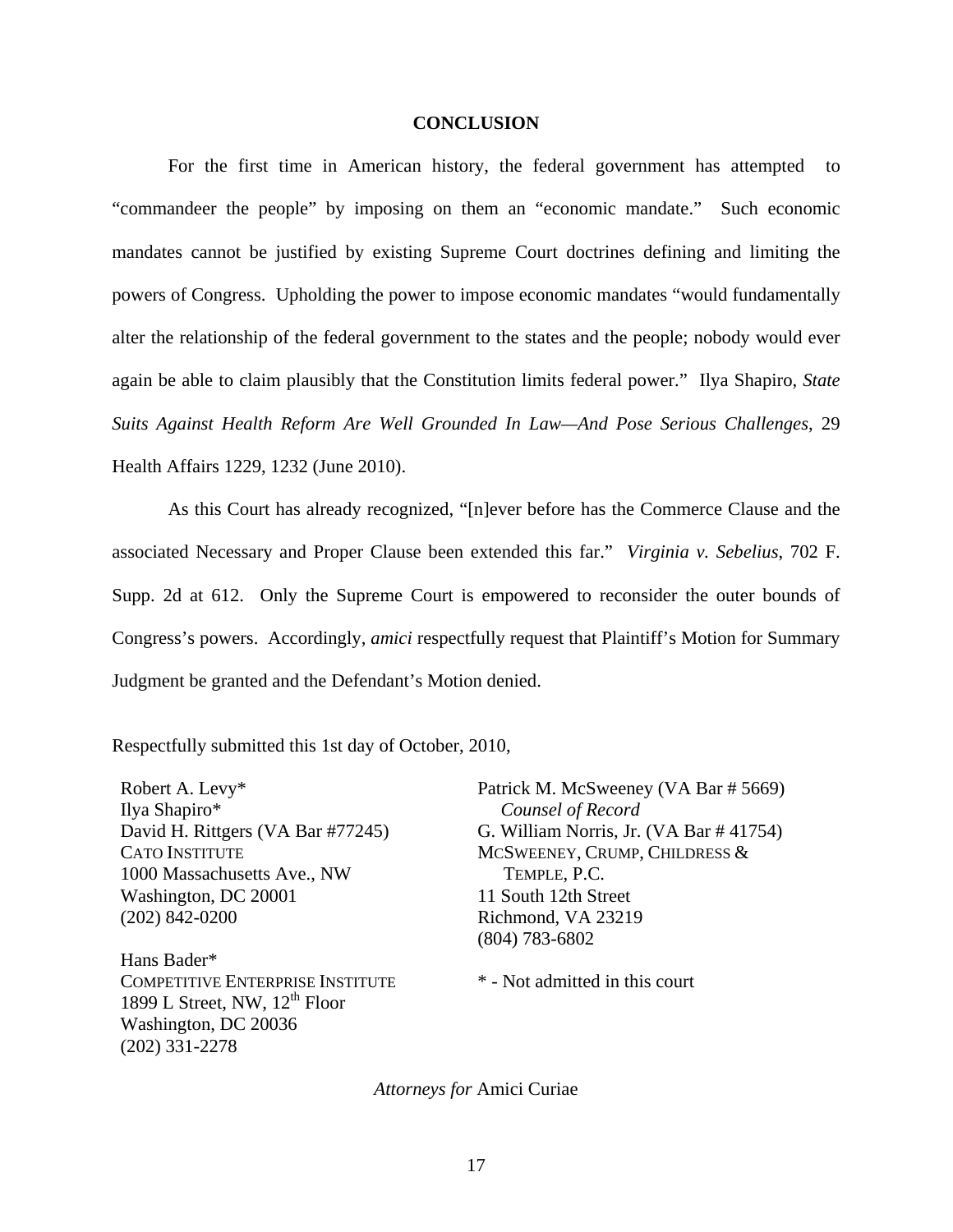## **CERTIFICATE OF COMPLIANCE**

- 1. This memorandum complies with the type-volume limitation of Fed. R. App. P. 32(a)(7)(B) because it contains 5,090 words, excluding the parts exempted by Fed. R. App. P.  $32(a)(7)(B)(iii)$ .
- 2. This memorandum complies with the typeface requirements of Fed. R. App. P. 32(a)(5) and the type style requirements of Fed. R. App. P. 32(a)(6) because it has been prepared in a proportionally spaced typeface using Microsoft Word 2007 in Times New Roman, 12 point font.

/s/ Patrick M. McSweeney

*Attorney for* Amici Curiae Dated: October 1, 2010